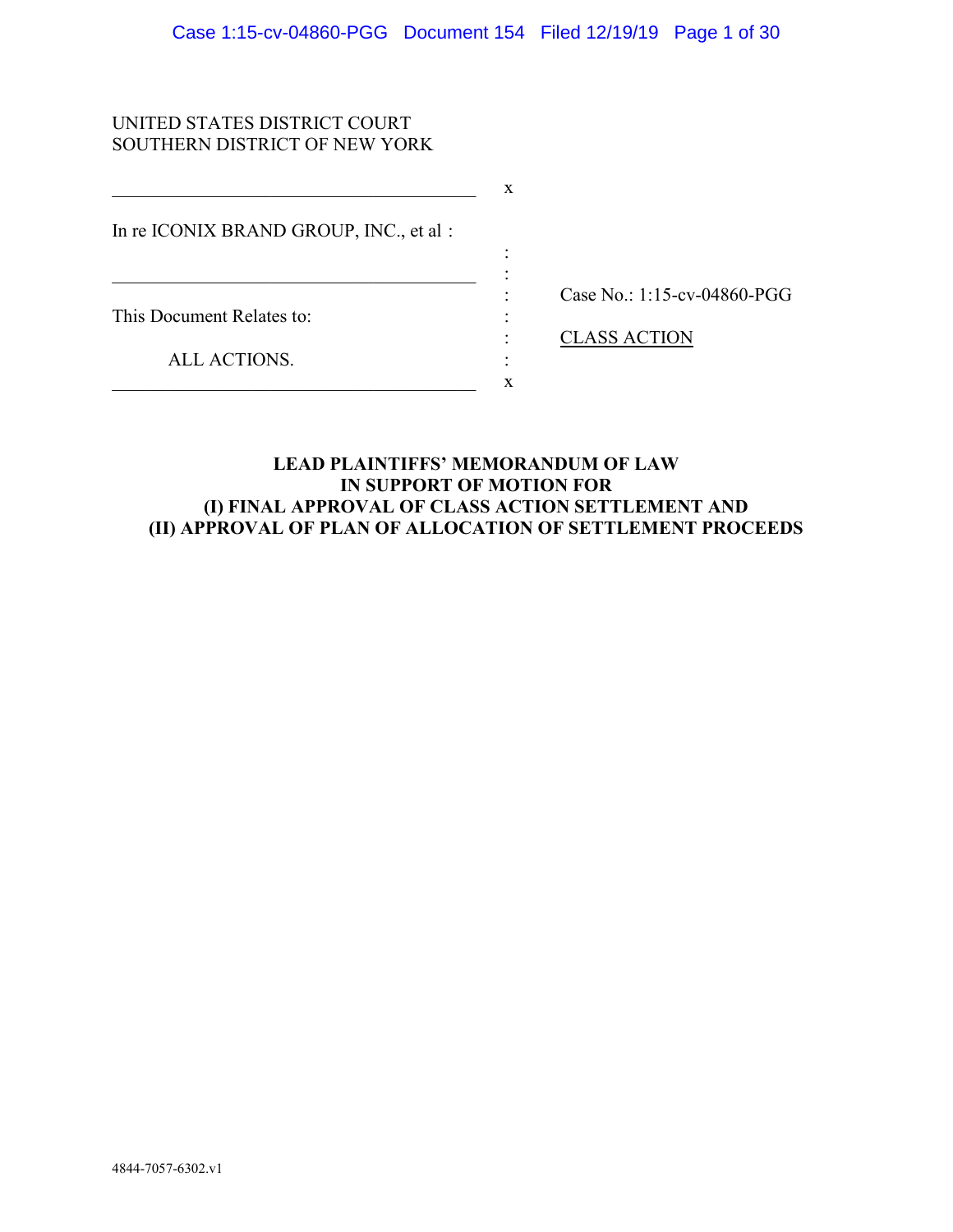# **TABLE OF CONTENTS**

| I.      |                |                                                                      |     |       |                                                                                                                  |  |  |
|---------|----------------|----------------------------------------------------------------------|-----|-------|------------------------------------------------------------------------------------------------------------------|--|--|
| $\prod$ |                |                                                                      |     |       |                                                                                                                  |  |  |
| III.    |                |                                                                      |     |       | STANDARDS FOR FINAL APPROVAL OF CLASS ACTION                                                                     |  |  |
|         | a.             |                                                                      |     |       |                                                                                                                  |  |  |
|         | b.             | The Settlement Must Be Procedurally and Substantively Fair, Adequate |     |       |                                                                                                                  |  |  |
|         | $\mathbf{c}$ . |                                                                      |     |       | The Proposed Settlement is Procedurally and Substantively Fair,                                                  |  |  |
|         |                | 1.                                                                   |     |       |                                                                                                                  |  |  |
|         |                |                                                                      | (a) |       | Lead Plaintiffs and Lead Counsel Have Adequately                                                                 |  |  |
|         |                |                                                                      | (b) |       | The Proposed Settlement Was Negotiated at Arm's Length                                                           |  |  |
|         |                |                                                                      | (c) |       | The Proposed Settlement is Adequate in Light of the<br>Litigation Risks, Costs, and Delays of Trial and Appeal 8 |  |  |
|         |                |                                                                      |     | (i)   |                                                                                                                  |  |  |
|         |                |                                                                      |     | (ii)  |                                                                                                                  |  |  |
|         |                |                                                                      |     | (iii) | The Settlement Eliminates the Additional Costs                                                                   |  |  |
|         |                |                                                                      | (d) |       | The Proposed Method for Distributing Relief is Effective 11                                                      |  |  |
|         |                |                                                                      | (e) |       | Lead Counsel's Request for Attorneys' Fees is                                                                    |  |  |
|         |                |                                                                      | (f) |       | The Parties Have No Other Agreements Besides                                                                     |  |  |
|         |                |                                                                      | (g) |       | The Settlement Ensures Class Members are Treated                                                                 |  |  |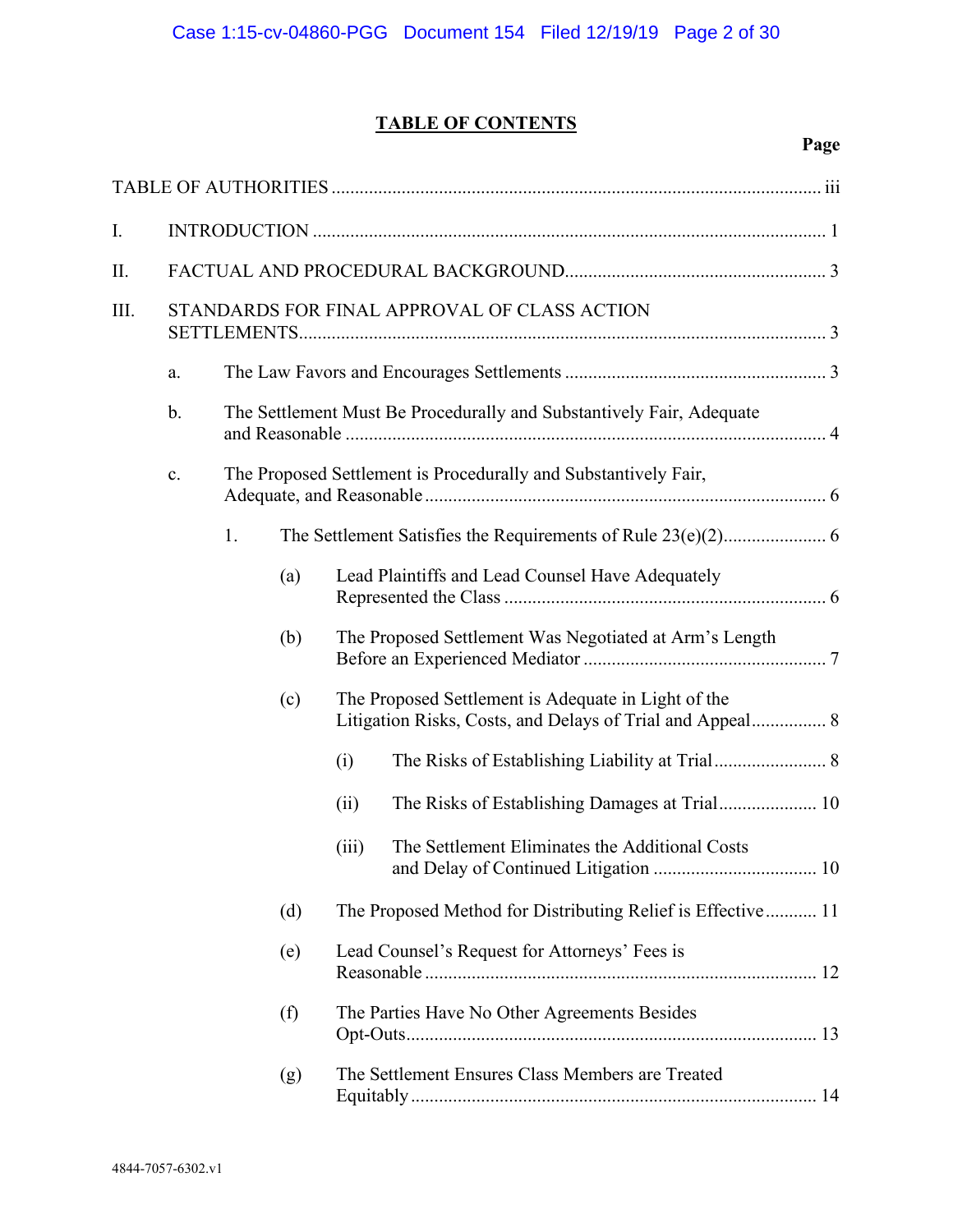# Case 1:15-cv-04860-PGG Document 154 Filed 12/19/19 Page 3 of 30

|      | 2.                                                      |     |                                                            |    |
|------|---------------------------------------------------------|-----|------------------------------------------------------------|----|
|      |                                                         | (a) | The Lack of Objections to Date Supports Final Approval  14 |    |
|      |                                                         | (b) | Lead Plaintiffs Had Sufficient Information to Make an      |    |
|      |                                                         | (c) | Maintaining Class-Action Status Through Trial              |    |
|      |                                                         | (d) |                                                            |    |
|      |                                                         | (e) | The Settlement Amount is Reasonable in View of the         |    |
| IV.  |                                                         |     |                                                            |    |
| V.   | THE COURT SHOULD FINALLY CERTIFY THE CLASS FOR PURPOSES |     |                                                            |    |
| VI.  |                                                         |     | NOTICE TO THE CLASS SATISFIES THE REQUIREMENTS OF RULE 23  | 20 |
| VII. |                                                         |     |                                                            | 23 |
|      |                                                         |     |                                                            |    |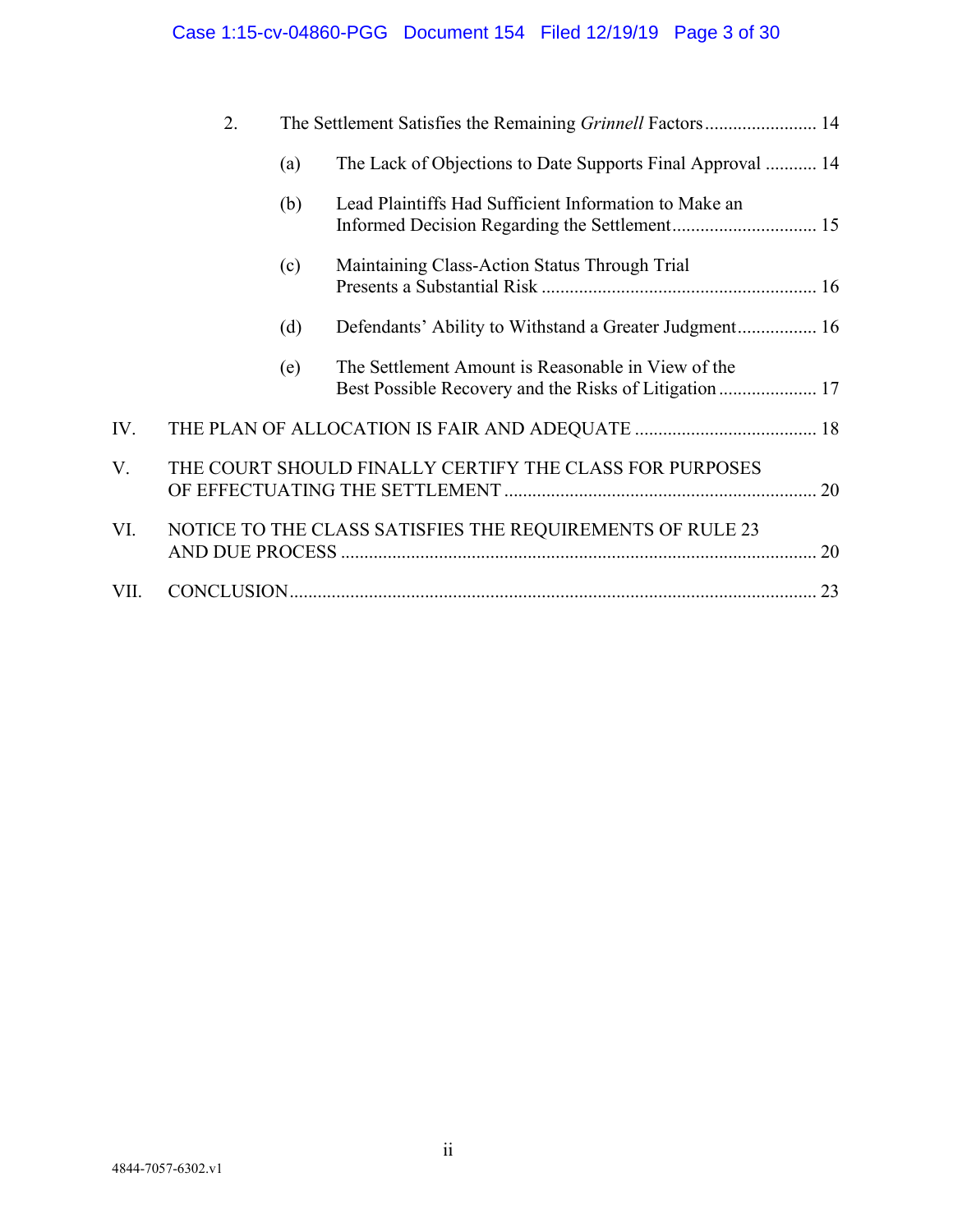# **TABLE OF AUTHORITIES**

# **Page(s)**

# **CASES**

| Carpenters Pension Trust Fund of St. Louis v. Barclays PLC, |  |
|-------------------------------------------------------------|--|
| Castagna v. Madison Square Garden, L.P.,                    |  |
| Charron v. Pinnacle Group NY LLC,                           |  |
| Christine Asia Co., Ltd. v. Yun Ma,                         |  |
| City of Providence v. Aeropostale, Inc.,                    |  |
| Cordes & Co. Fin. Servs. v. A.G. Edwards & Sons, Inc.,      |  |
| D'Amato v. Deutsche Bank,                                   |  |
| Detroit v. Grinnell Corp.,                                  |  |
| Dornberger v. Metro Life Ins. Co.,                          |  |
| Hicks v. Morgan Stanley,                                    |  |
| In re "Agent Orange" Prod. Liab. Litig.,                    |  |
| In re Advanced Battery Techs., Inc. Sec. Litig.,            |  |
| In re AOL Time Warner Inc. Sec & "ERISA" Litig.,            |  |
| In re Bear Stearns Cos.,                                    |  |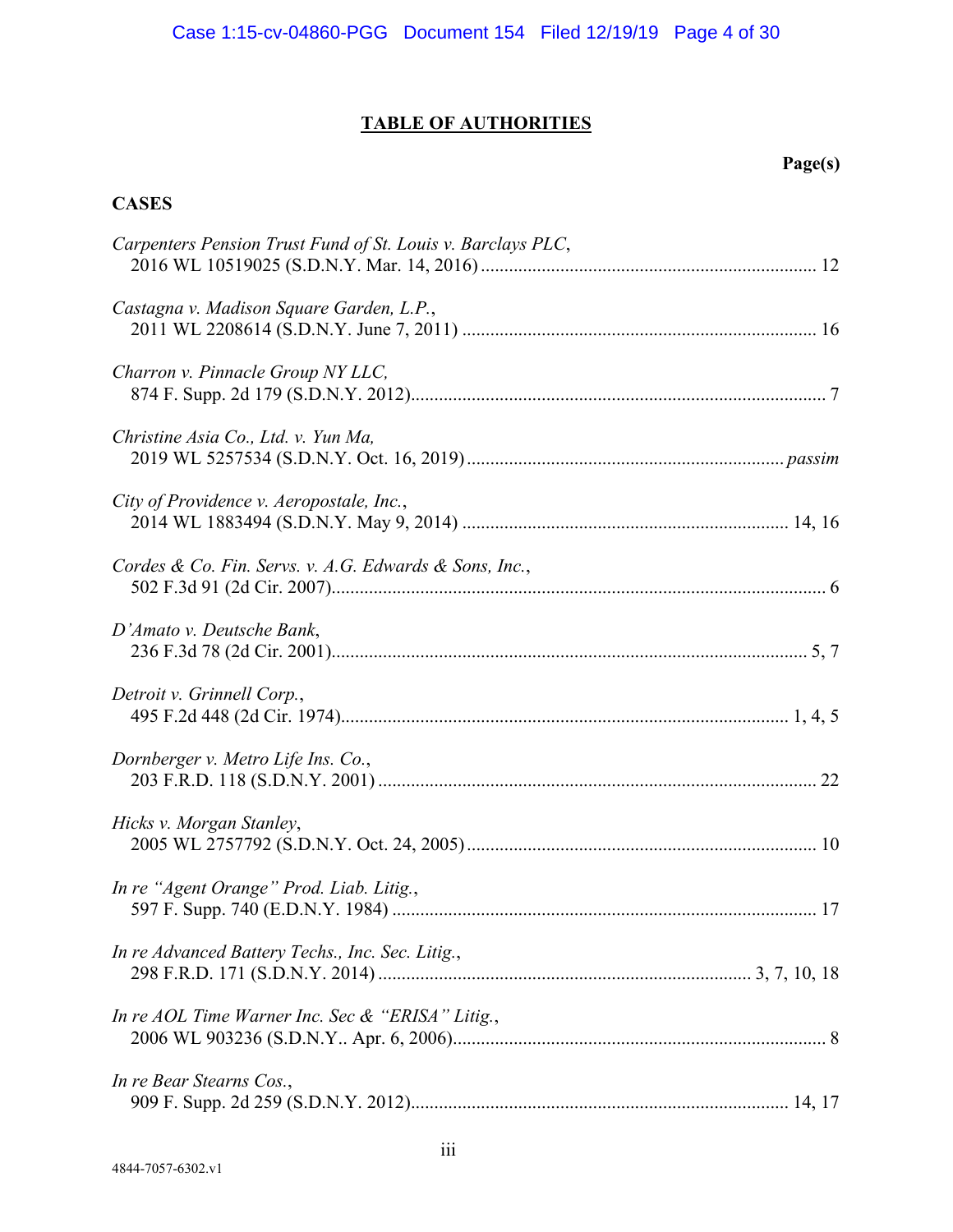| In re BioScrup, Inc. Sec. Litig.,                                          |  |
|----------------------------------------------------------------------------|--|
| In re Facebook, Inc., IPO Sec. and Deriv. Litig.,                          |  |
| In re FLAG Telecom Holdings,                                               |  |
| In re Global Crossing Sec. & ERISA Litig.,                                 |  |
| In re Hi-Crush Partners L.P. Sec. Litig.,                                  |  |
| In re Merrill Lynch Tyco Research Sec. Litig.,                             |  |
| In re Payment Card Interchange Fee and Merchant Discount Antitrust Litig., |  |
| In re Veeco Instruments Inc. Sec. Litig.,                                  |  |
| In re Virtus Investment Partners, Inc. Sec. Litig.,                        |  |
| In re WorldCom, Inc. Sec. Litig.,                                          |  |
| Kalnit v. Eichler,                                                         |  |
| Martignago v. Merrill Lynch & Co., Inc.,                                   |  |
| McMahon v. Olivier Cheng Catering and Events, LLC,                         |  |
| Newman v. Stein,                                                           |  |
| Padro v. Astrue,                                                           |  |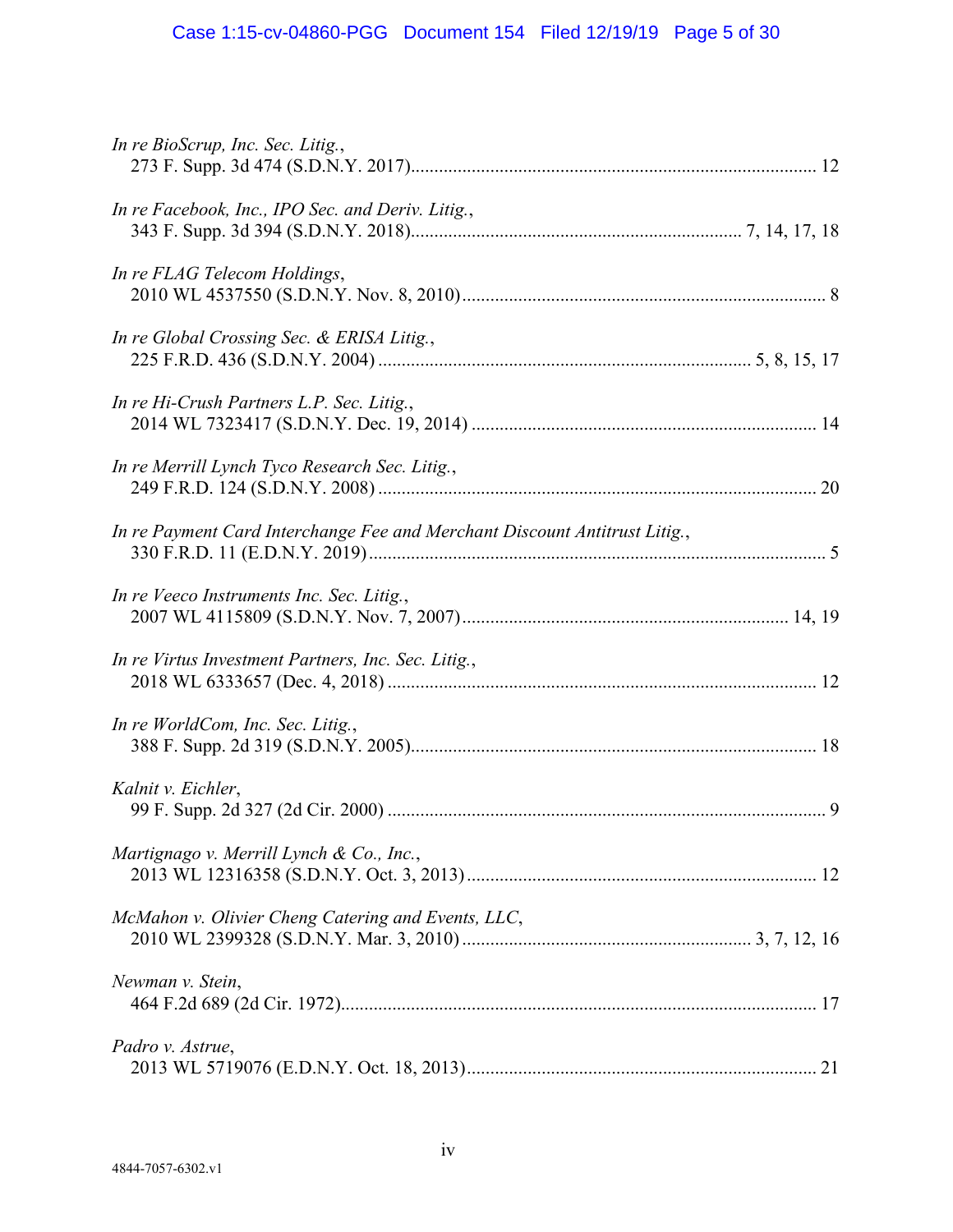# Case 1:15-cv-04860-PGG Document 154 Filed 12/19/19 Page 6 of 30

| Pelzer v. Vassalle,                        |  |
|--------------------------------------------|--|
| Stougo v. Bassini,                         |  |
| Thompson v. Metro Life Ins. Co.,           |  |
| Vargas v. Capital One Fin. Advisors,       |  |
| Wal-Mart Stores, Inc. v. Visa U.S.A. Inc., |  |
| Yuzary v. HSBC Bank, USA, NA,              |  |
| <b>RULES</b>                               |  |
|                                            |  |
|                                            |  |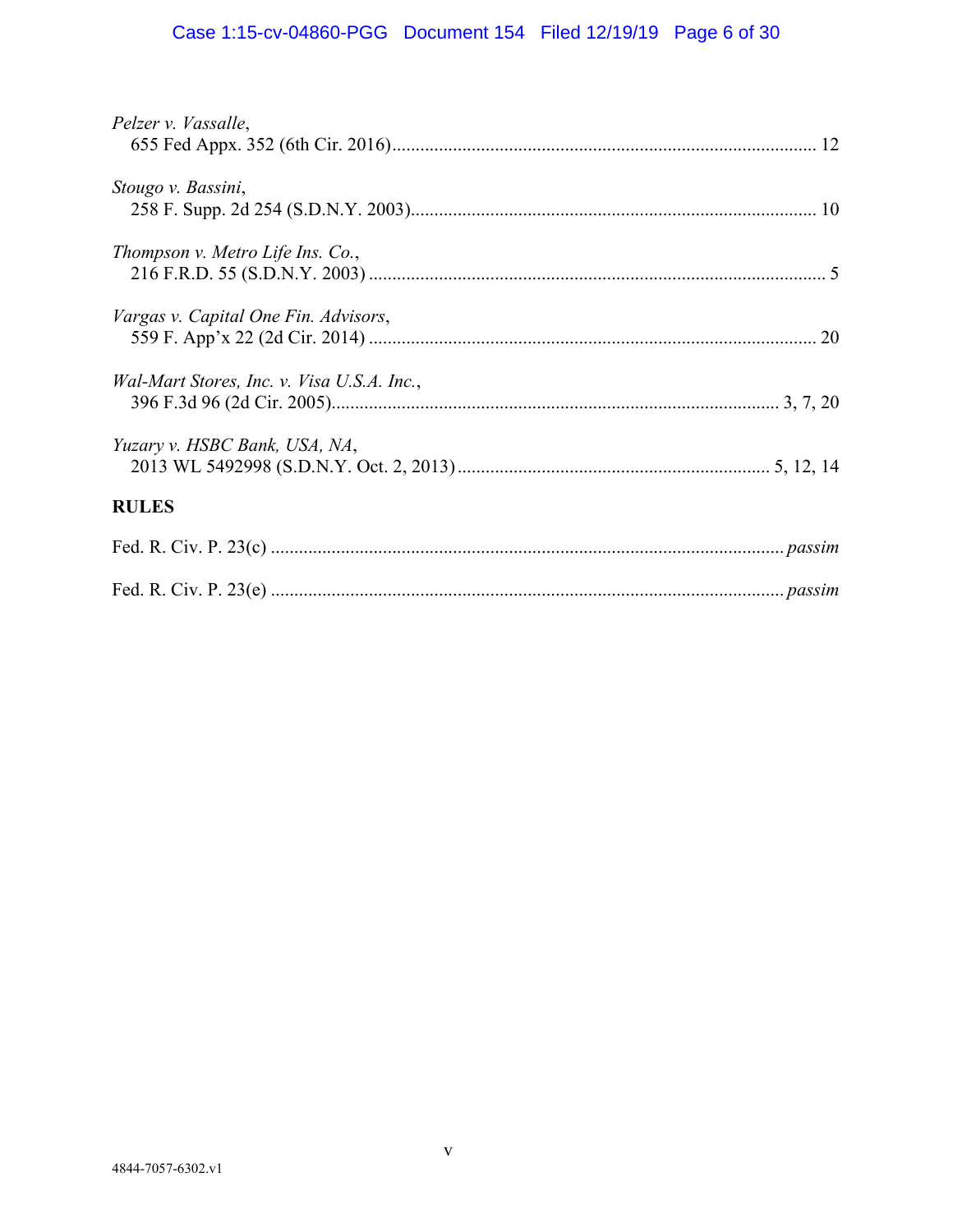#### Case 1:15-cv-04860-PGG Document 154 Filed 12/19/19 Page 7 of 30

Pursuant to Rule 23(e) of the Federal Rules of Federal Procedure, Lead Plaintiffs City of Atlanta Firefighters' Pension Fund and City of Atlanta Police Officers' Pension Fund (together, "Plaintiffs" or "Lead Plaintiffs"), on behalf of themselves and the Class, respectfully submit this memorandum of law in support of their motion for final approval of the \$6,000,000 Settlement (the "Settlement Amount") reached in this action (the "Litigation") and approval of the Plan of Allocation (the "Plan"). The terms of the Settlement are set forth in the Stipulation of Settlement and Release dated September [1](#page-6-1)6, 2019 (the "Stipulation"). ECF No. 147.<sup>1</sup>

#### <span id="page-6-0"></span>**I. INTRODUCTION**

Lead Plaintiffs' \$6 million recovery is the result of their rigorous three-year effort to prosecute this highly contested litigation, in addition to extensive arms' length settlement negotiations by their experienced and knowledgeable counsel, overseen by nationally renowned mediators. The Settlement represents a very good result for the Class and easily satisfies each of the Rule 23(e)(2) factors, as well as the factors set forth in the Second Circuit decision of *Detroit v. Grinnell Corp.*, 495 F.2d 448 (2d Cir. 1974). [2](#page-6-2)

The Settlement is especially beneficial to the Class in light of the substantial litigation risks Lead Plaintiffs faced. The gravamen of Lead Plaintiffs' claims was that, during the Class Period, Defendants caused Iconix to enter into sham overseas joint ventures to artificially inflate the Company's revenues. While Lead Plaintiffs believed in the merit of their claims, Defendants

<span id="page-6-1"></span> $<sup>1</sup>$  All capitalized terms not otherwise defined herein shall have the meanings set forth in the Stipulation</sup> and the Joint Declaration of Robert M. Rothman and Steven B. Singer in Support of Plaintiffs' Motion for Final Approval of Class Action Settlement and Approval of Plan of Allocation and Lead Counsel's Motion for an Award of Attorneys' Fees and Expenses ("Joint Decl."), submitted herewith.

<span id="page-6-2"></span><sup>2</sup> BDO USA, LLP ("BDO"), which was also named as a defendant in the Second Amended Complaint, is neither a party to the Settlement nor included in the term "Defendants." As discussed herein, the claims against BDO, which was Iconix's independent auditor during the Class Period, have now been dismissed. ECF No. 151.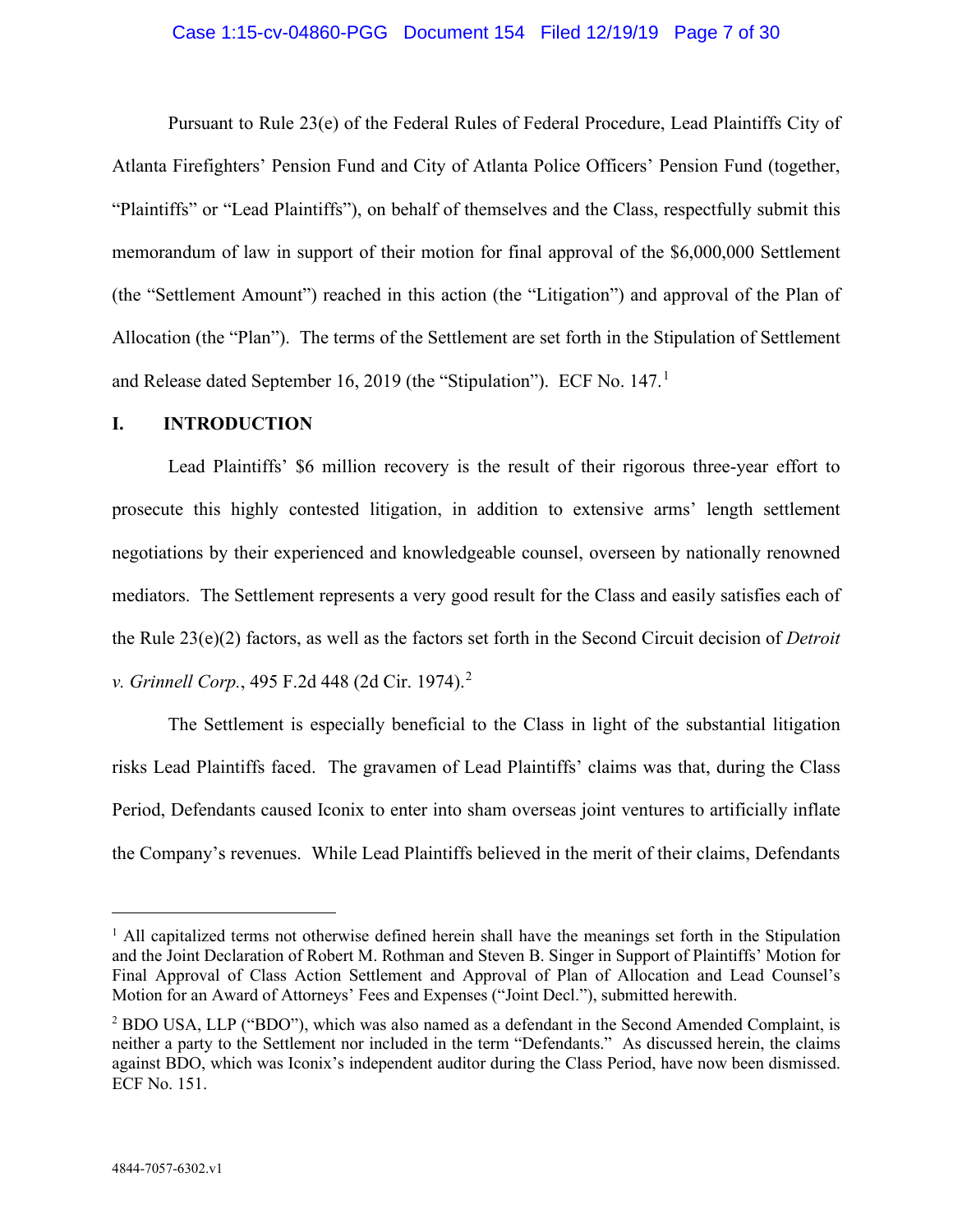#### Case 1:15-cv-04860-PGG Document 154 Filed 12/19/19 Page 8 of 30

had strong and credible arguments that: (1) they had publicly disclosed the Company's accounting treatment of the alleged sham joint ventures, as well as the problematic structures of those joint ventures; (2) the joint ventures were independently approved by BDO, the Company's outside auditor; and (3) Lead Plaintiffs could not establish the critical element of scienter. Indeed, at the time the Settlement was reached, the Court had already dismissed Lead Plaintiffs' Consolidated Amended Class Action Complaint (the "Consolidated Complaint") on the basis that it failed to adequately allege Defendants' scienter, and Defendants' and BDO's formidable motions to dismiss the Second Amended Complaint on that same basis (among others) were pending before the Court.

Lead Plaintiffs and Lead Counsel thus had a thorough understanding of the strengths and weaknesses of the case before reaching the Settlement, as they had engaged in two rounds of briefing in connection with Defendants' and BDO's motions to dismiss, two rounds of mediation, and consultation with various experts. Based on this experience, Lead Plaintiffs knew that Defendants' motions to dismiss the Second Amended Complaint were strong, and that if Defendants and BDO were to prevail on those motions, Lead Plaintiffs would receive no recovery at all. Moreover, a skilled and highly reputable securities litigation mediator – Jed D. Melnick, Esq., of JAMS – also assessed the risks and merits of Lead Plaintiffs' claims, and issued a proposal indicating those claims were worth approximately \$6 million.

Lead Plaintiffs' concerns about the significant risks associated with the Litigation proved to be well-founded. On September 30, 2019 – only seven days after the Court preliminarily approved the Settlement on September 23, 2019 (ECF No. 149) – the Court dismissed the Second Amended Complaint as to defendant BDO, which was not a party to the Settlement. In so doing, the Court expressly concluded that "the SAC does not demonstrate that the Iconix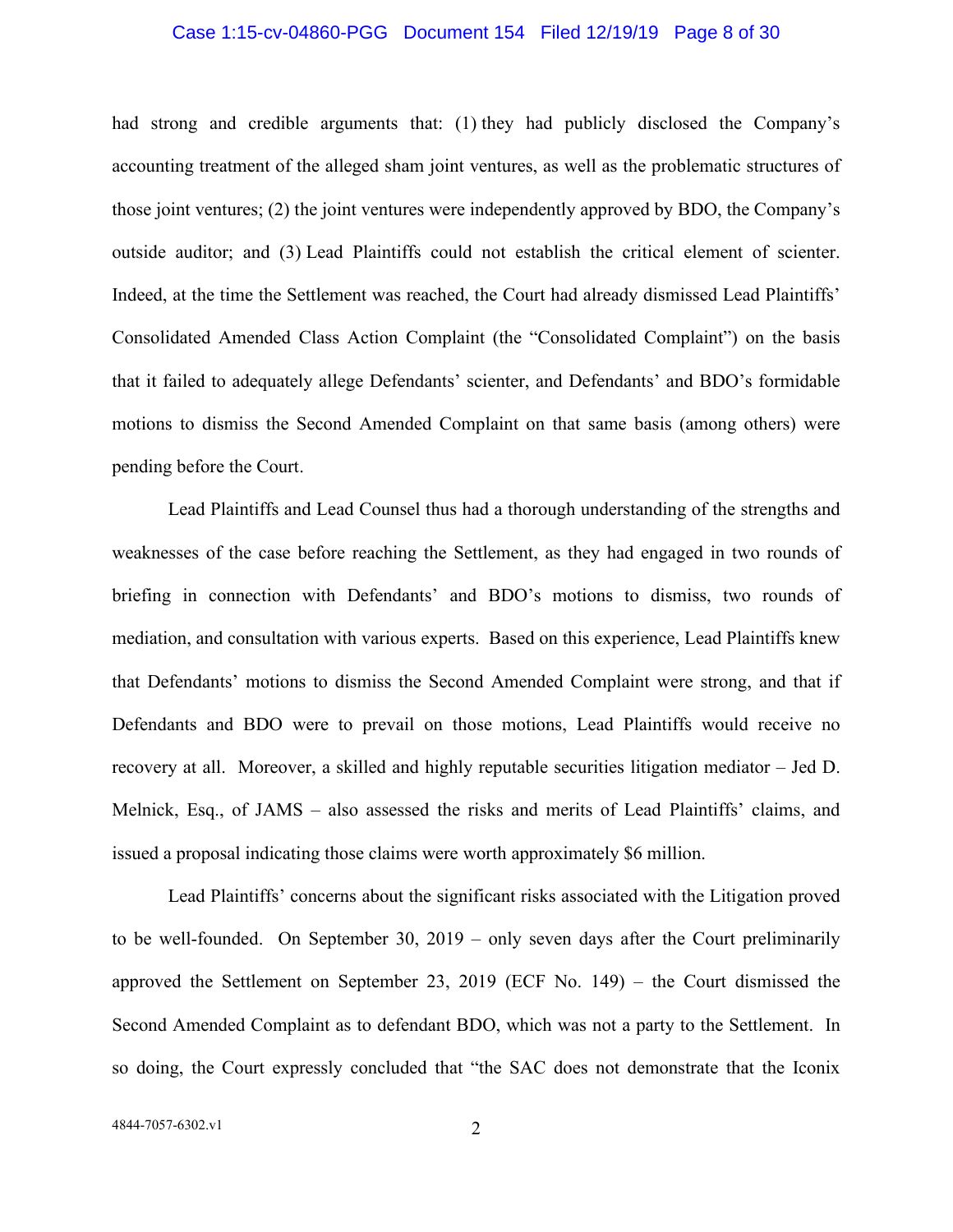#### Case 1:15-cv-04860-PGG Document 154 Filed 12/19/19 Page 9 of 30

Defendants [the settling Defendants here] committed fraud." ECF No. 151 at 30. Thus, without the \$6 million Settlement – or a successful appeal, which would have taken years with no guarantee of recovery, particularly in light of Iconix's poor financial condition (with the Company's stock currently trading near \$1 per share) and wasting insurance policy – the Class would have recovered *nothing*.

Given this reality, Lead Plaintiffs respectfully submit that the \$6 million Settlement and the Plan of Allocation – which was prepared with the assistance of Lead Plaintiffs' damages expert, and is substantially similar to numerous other such plans that have been approved in this District – are fair and reasonable in all respects. Accordingly, Lead Plaintiffs request that the Court approve them under Rule 23(e) of the Federal Rules of Civil Procedure.

# <span id="page-8-0"></span>**II. FACTUAL AND PROCEDURAL BACKGROUND**

To avoid repetition, Lead Plaintiffs respectfully refer the Court to the accompanying Joint Declaration for a detailed discussion of the factual background and procedural history of the Litigation, the extensive efforts undertaken by Lead Plaintiffs and their counsel during the course of the Litigation, the risks of continued litigation, and the negotiations leading to the Settlement. Joint Decl., ¶¶6-36.

# <span id="page-8-2"></span>**III. STANDARDS FOR FINAL APPROVAL OF CLASS ACTION SETTLEMENTS**

#### <span id="page-8-1"></span>**a. The Law Favors and Encourages Settlements**

4844-7057-6302.v1 3 "Courts examine procedural and substantive fairness in light of the 'strong judicial policy favoring settlements' of class action suits." *McMahon v. Olivier Cheng Catering and Events, LLC*, 2010 WL 2399328, at \*2 (S.D.N.Y. Mar. 3, 2010) (Gardephe, J.) (citing *Wal-Mart Stores, Inc. v. Visa U.S.A. Inc.*, 396 F.3d 96, 116 (2d Cir. 2005)); *see also In re Advanced Battery Techs., Inc. Sec. Litig.*, 298 F.R.D. 171, 174 (S.D.N.Y. 2014) ("The law favors settlement, particularly in class actions and other complex cases where substantial resources can be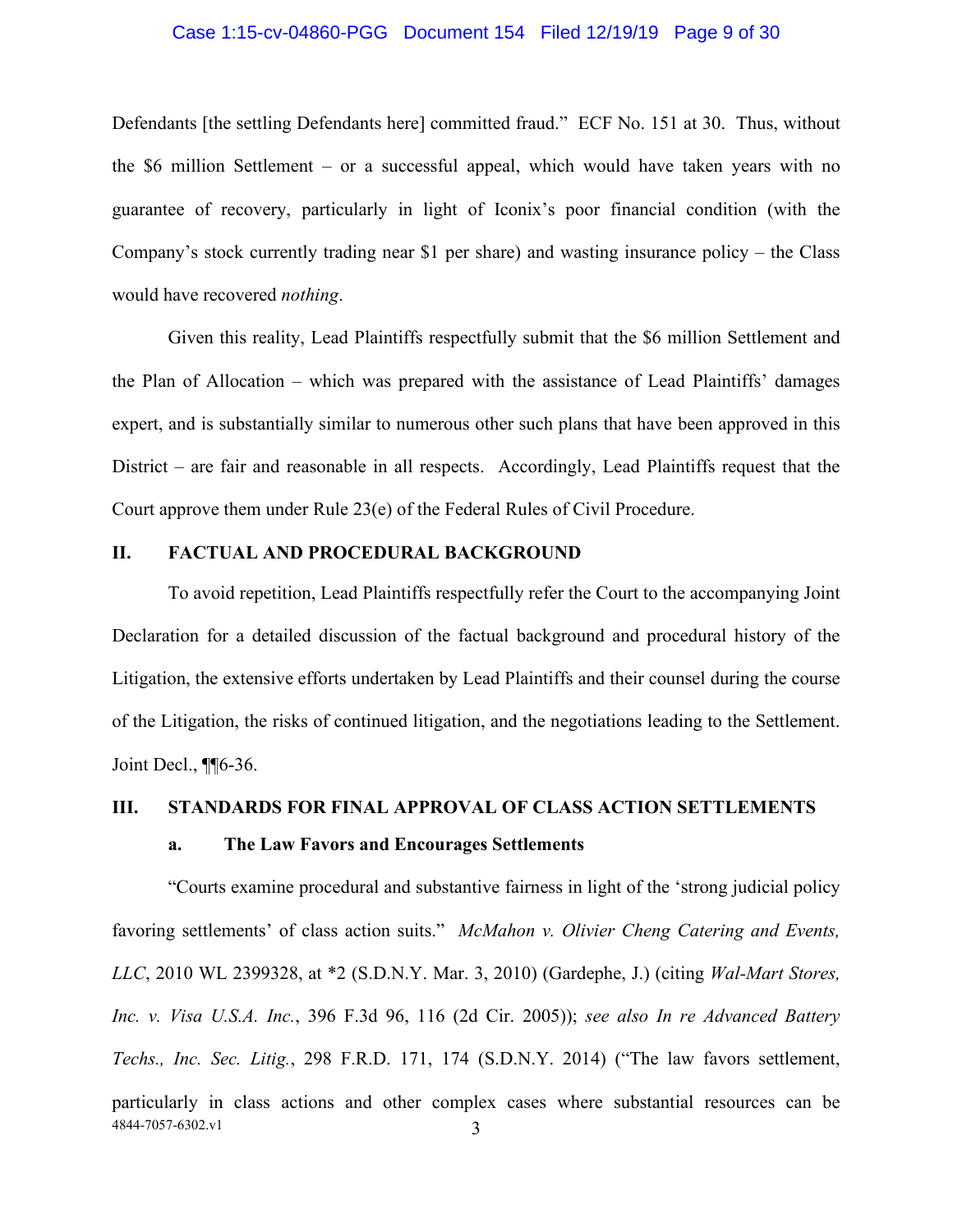#### Case 1:15-cv-04860-PGG Document 154 Filed 12/19/19 Page 10 of 30

conserved by avoiding the time, cost and rigor of prolonged litigation."). Thus, the Second Circuit has instructed that, while a court should not give "rubber stamp approval" to a proposed settlement, it should "stop short of the detailed and thorough investigation that it would undertake if it were actually trying the case." *Grinnell*, 495 F.2d at 462.

As set forth below, the \$6 million Settlement here, particularly in light of the significant litigation risks Lead Plaintiffs faced, is manifestly reasonable, fair and adequate under all of the pertinent factors Courts use to evaluate a settlement. Accordingly, the Settlement warrants final approval from this Court.

# <span id="page-9-0"></span>**b. The Settlement Must Be Procedurally and Substantively Fair, Adequate and Reasonable**

Federal Rule of Civil Procedure 23(e) requires judicial approval of a class action settlement. Rule 23(e)(2), as recently amended, provides that courts should consider certain factors when determining whether a class action settlement is "fair, reasonable and adequate" such that final approval is warranted:

- (A) the class representatives and class counsel have adequately represented the class;
- (B) the proposal was negotiated at arm's length;
- (C) the relief provided for the class is adequate, taking into account:
	- (i) the costs, risks and delay of trial and appeal;
	- (ii) the effectiveness of any proposed method of distributing relief to the class, including the method of processing class-member claims;
	- (iii) the terms of any proposed award of attorneys' fees, including timing of payment; and
	- (iv) any agreement required to be identified under Rule  $23(e)(3)$ ; and
- (D) the proposal treats class members equitably relative to each other.

4844-7057-6302.v1 4 In addition, the Second Circuit considers the following factors (the "*Grinnell* factors"), which overlap with the Rule  $23(e)(2)$  factors, when determining whether to approve a class action settlement: (1) the complexity, expense and likely duration of the litigation; (2) the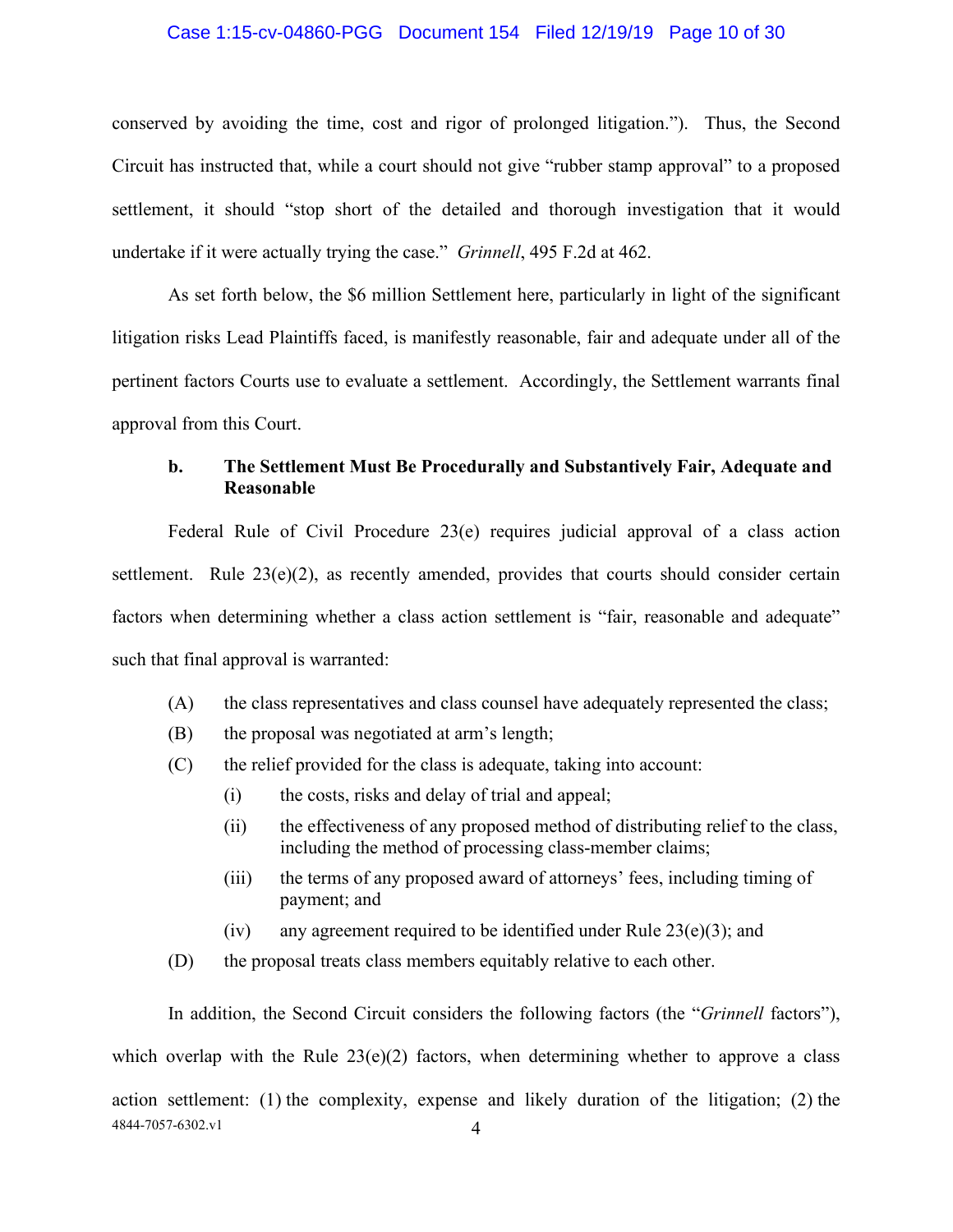#### Case 1:15-cv-04860-PGG Document 154 Filed 12/19/19 Page 11 of 30

reaction of the class to the settlement; (3) the stage of the proceedings and the amount of discovery completed; (4) the risks of establishing liability; (5) the risks of establishing damages; (6) the risks of maintaining the class action through the trial; (7) the ability of defendants to withstand a greater judgment; (8) the range of reasonableness of the settlement fund in light of the best possible recovery; and (9) the range of reasonableness of the settlement fund to a possible recovery in light of all of the attendant risks of litigation. *Grinnell*, 495 F.2d at 463; *see also In re Payment Card Interchange Fee and Merchant Discount Antitrust Litig.*, 330 F.R.D. 11, 29 (E.D.N.Y. 2019) (explaining that "the new Rule 23(e) factors [] add to, rather than displace, the *Grinnell* factors," and "there is significant overlap" between the two "as they both guide a court's substantive, as opposed to procedural, analysis").

For a settlement to be deemed substantively and procedurally fair, reasonable and adequate, not every factor need be satisfied. "[R]ather, the court should consider the totality of these factors in light of the particular circumstances." *Thompson v. Metro Life Ins. Co.*, 216 F.R.D. 55, 61 (S.D.N.Y. 2003) (citing *D'Amato v. Deutsche Bank*, 236 F.3d 78, 86 (2d Cir. 2001)). Additionally, "[a]bsent fraud or collusion, courts should be hesitant to substitute their judgment for that of the parties who negotiated the settlement." *Yuzary v. HSBC Bank, USA, NA*, 2013 WL 5492998, at \*4 (S.D.N.Y. Oct. 2, 2013) (Gardephe, J.); *see also In re Global Crossing Sec. & ERISA Litig.*, 225 F.R.D. 436, 455 (S.D.N.Y. 2004) (courts should not substitute their "business judgment for that of counsel, absent evidence of fraud or overreaching").

Under the recently amended Rule  $23(e)(2)$ , courts now "must assess at the preliminary approval stage whether the parties have shown that the court will likely find that the [Rule 23(e)(2)] factors weigh in favor of final approval." *In re Payment Cord Interchange Fee and Merchant Discount Antitrust Litig.*, 330 F.R.D. 11, 28 (E.D.N.Y. 2019). As set forth in Lead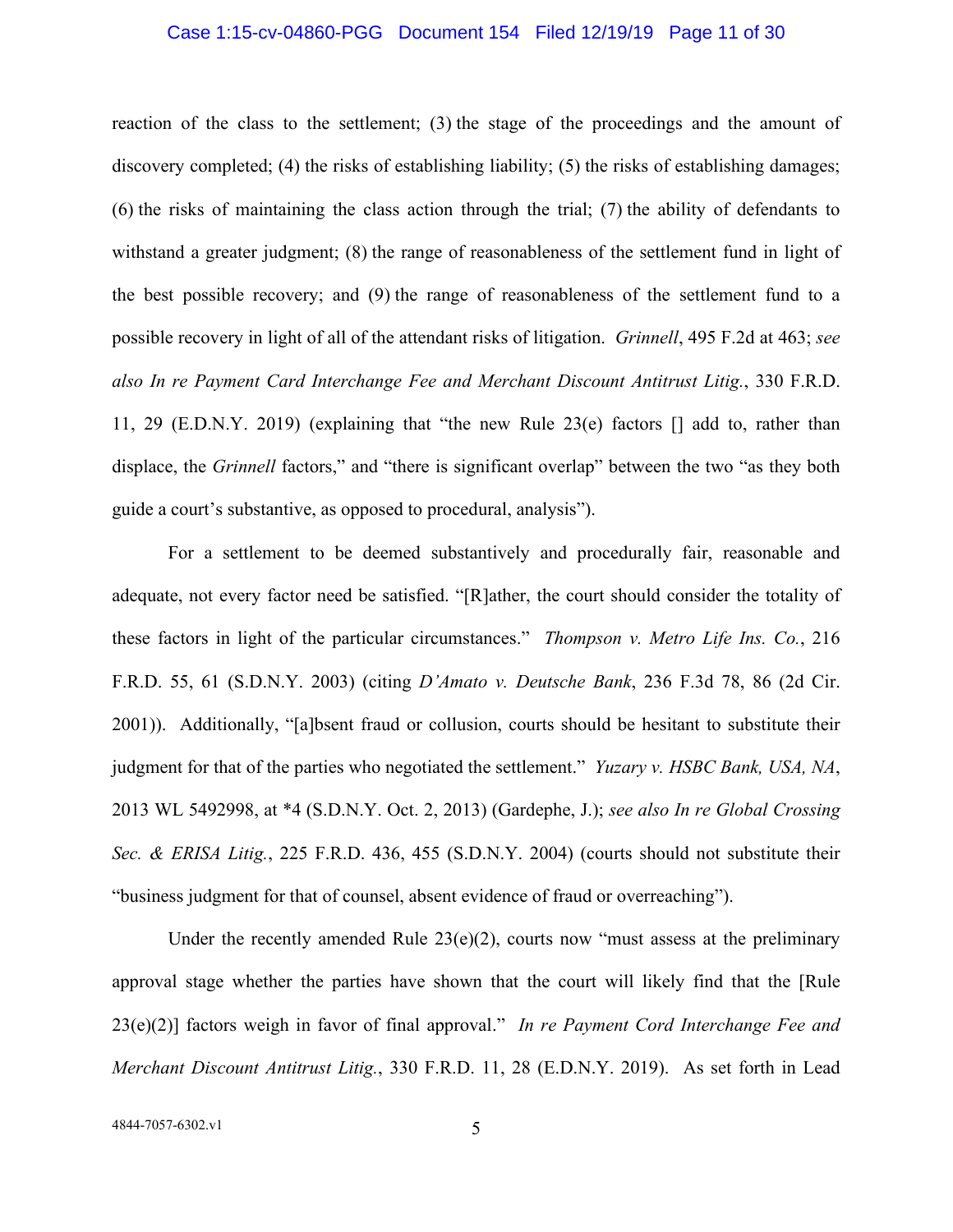#### Case 1:15-cv-04860-PGG Document 154 Filed 12/19/19 Page 12 of 30

Plaintiffs' Memorandum of Law in Support of Unopposed Motion for Preliminary Approval of Settlement (ECF No. 146 at 8-15), as acknowledged by this Court's Preliminary Approval Order (ECF No. 149), and as set forth further below, both the Rue 23(e)(2) factors and the *Grinnell*  factors clearly weigh in favor of final approval of the Settlement.

# <span id="page-11-1"></span><span id="page-11-0"></span>**c. The Proposed Settlement is Procedurally and Substantively Fair, Adequate, and Reasonable**

**1. The Settlement Satisfies the Requirements of Rule 23(e)(2)**

### **(a) Lead Plaintiffs and Lead Counsel Have Adequately Represented the Class**

<span id="page-11-2"></span>The determination of adequacy "typically entails inquiry as to whether: 1) plaintiff's interests are antagonistic to the interest of other members of the class and 2) plaintiff's attorneys are qualified, experienced, and able to conduct the litigation." *Cordes & Co. Fin. Servs. v. A.G. Edwards & Sons, Inc.*, 502 F.3d 91, 99 (2d Cir. 2007). Here, Lead Plaintiffs' interests are not antagonistic to, and in fact are directly aligned with, the interests of other members of the Class. Additionally, Lead Plaintiffs and Lead Counsel have adequately represented the Class by zealously prosecuting this action, including by, among other things, conducting an extensive investigation of the relevant factual events, drafting two highly detailed amended complaints, consulting with damages experts, engaging in two rounds of briefing to oppose Defendants' motions to dismiss the Consolidated Complaint and the Second Amended Complaint, and preparing for and participating in multiple rounds of hard-fought, in-person mediation sessions before experienced securities litigation mediators. Joint Decl. ¶¶6-8, 25-36. Through each step of the Litigation, Lead Plaintiffs and Lead Counsel have strenuously advocated for the best interests of the Class. Lead Plaintiffs and Lead Counsel therefore satisfy Rule 23(e)(2)(A) for purposes of final approval.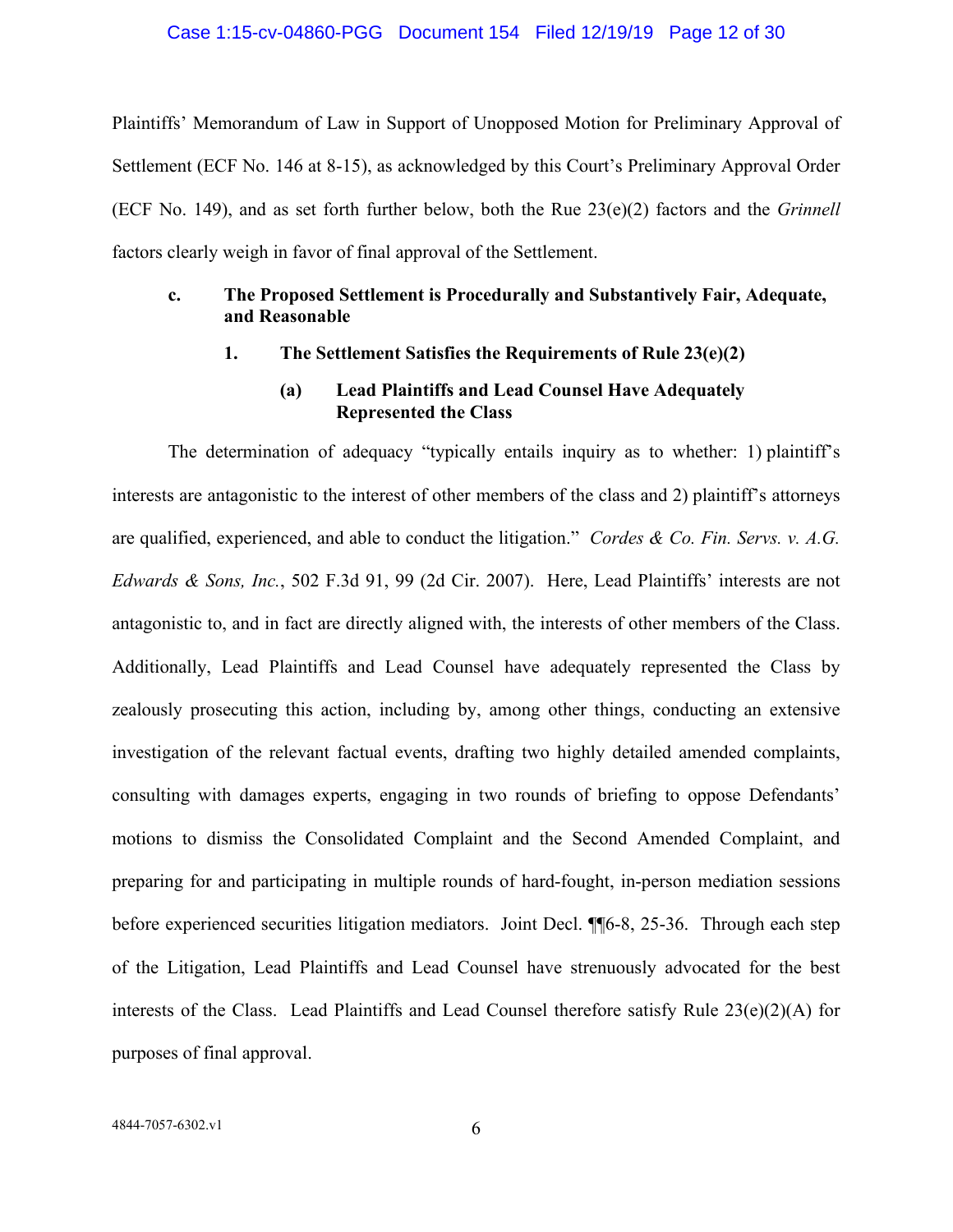# **(b) The Proposed Settlement Was Negotiated at Arm's Length Before an Experienced Mediator**

<span id="page-12-0"></span>Lead Plaintiffs satisfy Rule  $23(e)(2)(B)$  because the Settlement is the product of arm'slength negotiations between the parties' counsel before a neutral mediator, resulting in the parties' acceptance of the mediator's proposal, for which there was no hint of collusion. Joint Decl. ¶¶7-8, 35-36. Indeed, the use of the mediation process provides compelling evidence that the Settlement is not the result of collusion. *See In re Facebook, Inc., IPO Sec. and Deriv. Litig.*, 343 F. Supp. 3d 394, 408-09 (S.D.N.Y. 2018) (settlement was procedurally fair where it was "based on the suggestion by a neutral mediator"). *McMahon*, 2010 WL 2399328, at \*4 (Gardephe, J.) ("Arm's length negotiations involving counsel and a mediator raise a presumption that the settlement they achieved meets the requirements of due process.") (citing *Wal-Mart Stores*, 396 F.3d at 116); *D'Amato v. Deutsche Bank*, 236 F.3d 78, 85 (2d Cir. 2001) ("a "mediator's involvement in . . . settlement negotiations helps to ensure that the proceedings were free of collusion and undue pressure"). Moreover, the Settlement negotiations were "carried out under the direction of Lead Plaintiffs, sophisticated institutional investors whose involvement suggests procedural fairness." *Facebook*, 343 F. Supp. 3d at 409.

4844-7057-6302.v1 7 It is well-settled in this Circuit that "a class action settlement enjoys a strong presumption of fairness where it is the product of arm's length negotiations conducted by experienced corporate counsel." *In re Advanced Battery Tech., Inc. Sec. Litig.*, 298 F.R.D. 171, 175 (S.D.N.Y. 2014) (citing *Wal-Mart Stores*, 396 F.3d at 116); *see also Charron v. Pinnacle Group NY LLC*, 874 F. Supp. 2d 179, 194 (S.D.N.Y. 2012) ("Recommendations of experienced counsel are entitled to great weight in evaluating a proposed settlement in a class action because such counsel are most closely acquainted with the facts of the underlying litigation."); *McMahon*,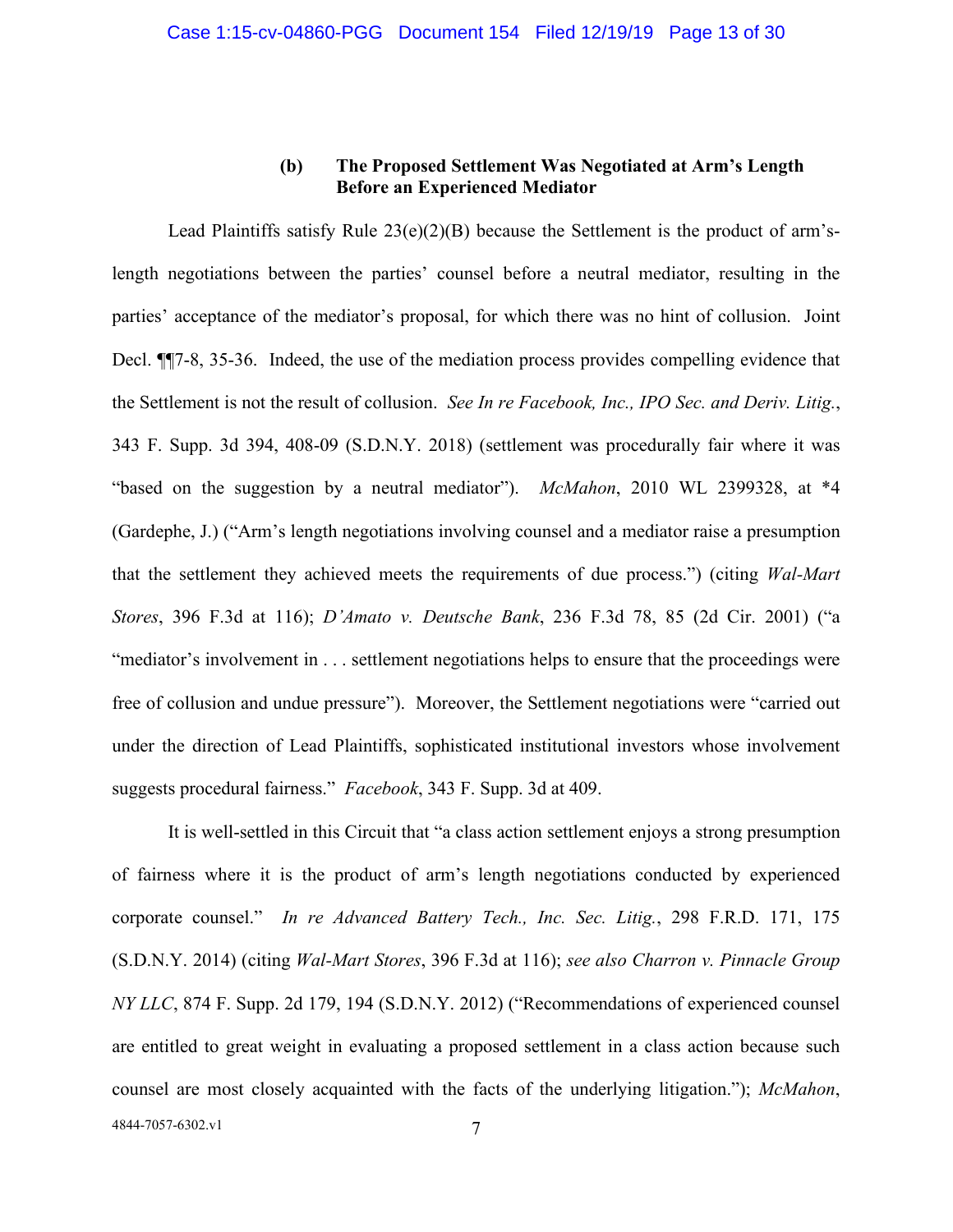#### Case 1:15-cv-04860-PGG Document 154 Filed 12/19/19 Page 14 of 30

2010 WL 2399328, at \*4 (Gardephe, J.) (settlement was "procedurally fair, reasonable, adequate and not a product of collusion" where it was reached after "arm's-length negotiations between the parties"). Accordingly, this factor weighs heavily in favor of the Court issuing final approval of the Settlement.

# **(c) The Proposed Settlement is Adequate in Light of the Litigation Risks, Costs, and Delays of Trial and Appeal**

<span id="page-13-0"></span>Rule 23(e)(2)(C)(i) and the first, fourth and fifth *Grinnell* factors overlap, as they address the substantive fairness of the Settlement in light of the risks posed by continuing litigation. As set forth below, these factors weigh in favor of final approval.

#### **(i) The Risks of Establishing Liability at Trial**

<span id="page-13-1"></span>In considering this factor, "the Court need only assess the risks of litigation against the certainty of recovery under the proposed settlement." *In re Global Crossing Sec. and ERISA Litig.*, 225 F.R.D. 436, 459 (S.D.N.Y. 2009). As a preliminary matter, the significant unpredictability and complexity posed by securities class actions generally weigh in favor of final approval. Indeed, "[i]n evaluating the settlement of a securities class action, federal courts, including this Court, have long recognized that such litigation is notably difficult and notoriously uncertain." *Christine Asia Co., Ltd. v. Yun Ma*, 2019 WL 5257534, at \*10 (S.D.N.Y. Oct. 16, 2019); *see also In re FLAG Telecom Holdings*, 2010 WL 4537550, at \*15 (S.D.N.Y. Nov. 8, 2010) (same); *In re AOL Time Warner Inc. Sec & "ERISA" Litig.*, 2006 WL 903236, at \*11 (S.D.N.Y.. Apr. 6, 2006) ("The difficulty of establishing liability is a common risk of securities litigation.").

These risks were especially significant here. As set forth above, at the time of the Settlement, the Court had already dismissed the Consolidated Complaint based on its determination that Defendants had publicly disclosed the alleged improper accounting methods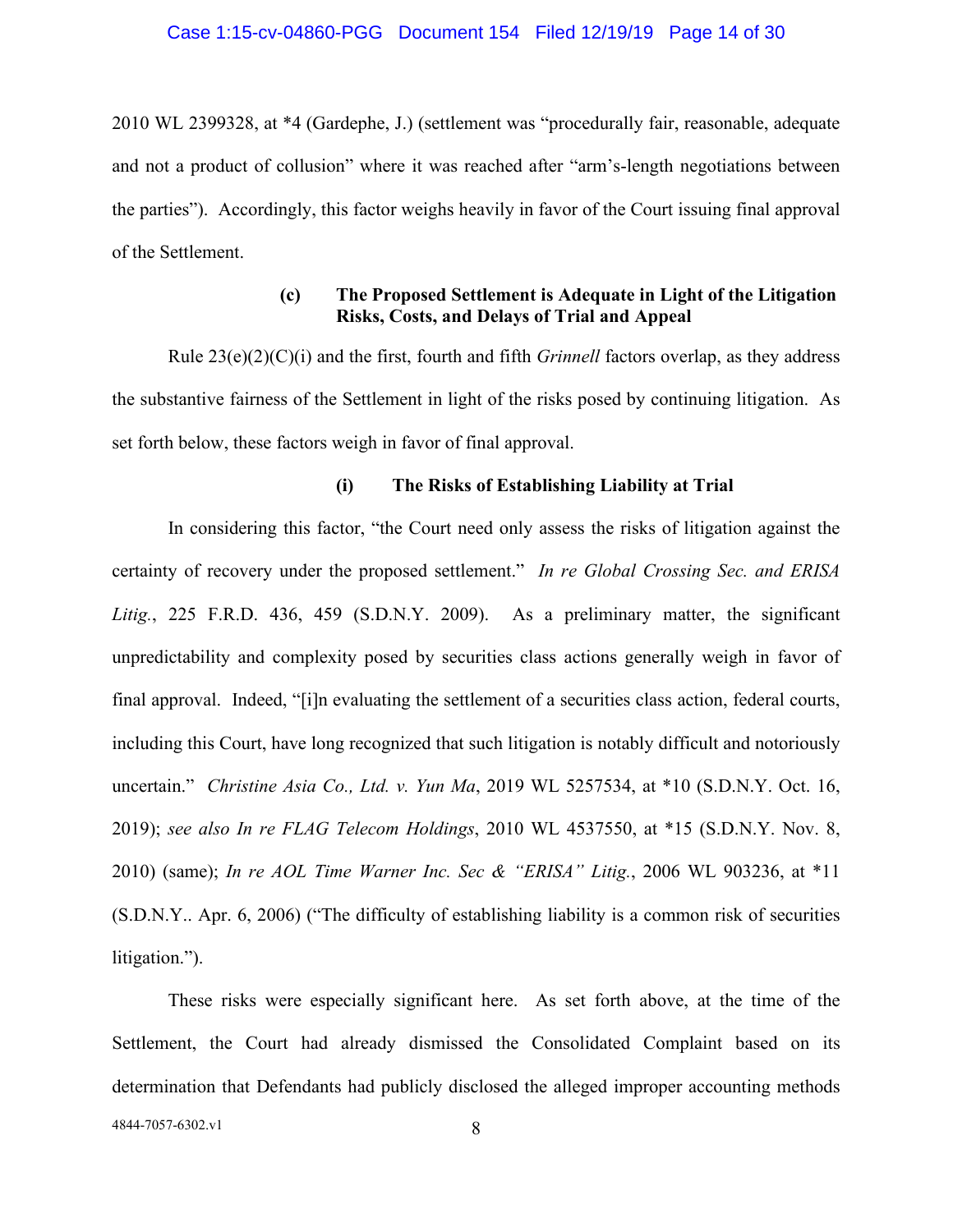#### Case 1:15-cv-04860-PGG Document 154 Filed 12/19/19 Page 15 of 30

for the sham joint ventures, that their accounting was separately approved by Iconix's independent auditor, BDO, and Lead Plaintiffs had not adequately alleged scienter. *See, e.g.*, *Kalnit v. Eichler*, 99 F. Supp. 2d 327, 327 (2d Cir. 2000) ("The element of scienter is often the most difficult and controversial aspect of a securities fraud claim."). Additionally, Defendants' and BDO's formidable motions to dismiss the Second Amended Complaint on the same grounds (among others) were then pending before the Court as the parties resumed their mediation. In light of the difficulty of pleading scienter in securities fraud class actions under the high bar of the PSLRA, and the Court's prior dismissal of the Consolidated Complaint, Lead Plaintiffs knew they faced a substantial risk that the Court would grant Defendants' motions, leaving Plaintiffs with no recovery at all.

Lead Plaintiffs' concerns were well-founded. Only a week after the Court issued its order preliminarily approving the Settlement, the Court granted BDO's motion to dismiss the Second Amended Complaint – and in so doing, expressly found that the Second Amended Complaint again failed to allege the key element of scienter against not only BDO, but every Defendant in the case, including the settling Defendants. ECF No. 151 at 30. Thus, had the parties not reached the Settlement, Plaintiffs' recovery would have been *zero* absent a successful appeal, which would have involved all the same difficult issues.<sup>[3](#page-14-0)</sup>

<span id="page-14-0"></span><sup>3</sup> Plaintiffs note that while the fact that Defendants were recently indicted for the conduct alleged in the Second Amended Complaint (*see* Joint Decl. ¶14) would have improved Plaintiffs' chances of a successful appeal, as discussed below, the appeals process would have inevitably taken years with no guarantee that Plaintiffs would recover anything at all – particularly in light of Iconix's worsening financial condition (with its stock currently trading near \$1 per share) and its wasting insurance policy due to this Litigation and the SEC investigation.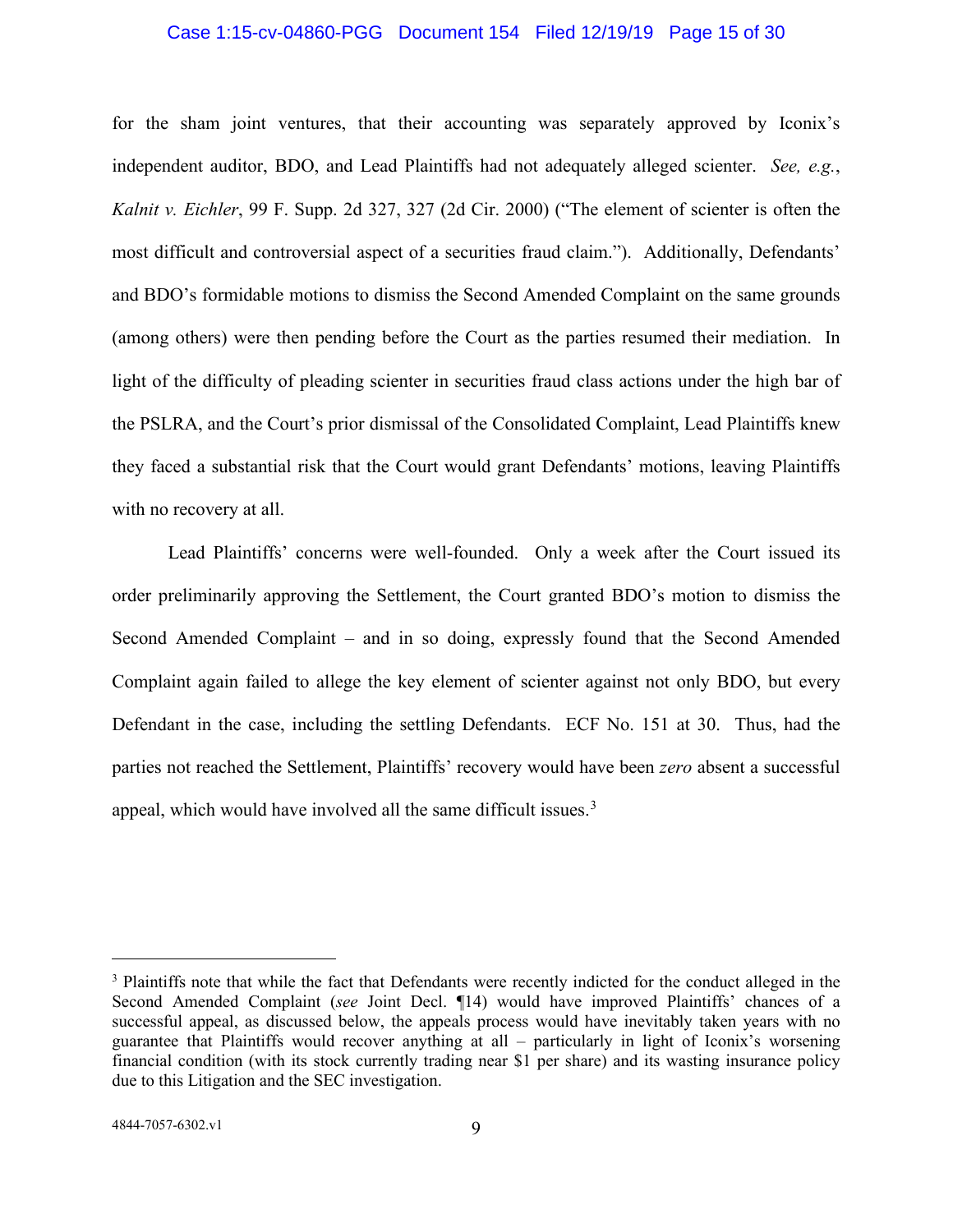#### **(ii) The Risks of Establishing Damages at Trial**

<span id="page-15-0"></span>The risks of establishing liability apply with equal force to establishing damages. Had Plaintiffs not settled the case, the Court would have dismissed the action, in which case Plaintiffs' damages would have been zero. Even if Plaintiffs managed to prevail on appeal, Plaintiffs would have relied heavily on expert testimony to establish their damages, likely leading to a battle of the experts at trial and a *Daubert* challenge. If the Court were to determine that one or more of Lead Plaintiffs' experts should be excluded from testifying at trial, Lead Plaintiffs' case would become much more difficult to prove.

In light of the very significant risks Lead Plaintiffs faced at the time of Settlement with regard to establishing liability and damages – the most significant of which materialized only a week after this Court granted preliminary approval of the Settlement – this factor clearly weighs in favor of final approval.

# **(iii) The Settlement Eliminates the Additional Costs and Delay of Continued Litigation**

<span id="page-15-1"></span>The anticipated complexity, cost, and duration of the Litigation – with Plaintiffs' claims having a very low probability of success (given the Court's decision dismissing the Second Amended Complaint as to BDO) – would be considerable. *See Advanced Battery*, 298 F.R.D. at 175 ("the complexity, expense, and likely duration of litigation are critical factors in evaluating the reasonableness of a settlement"). Indeed, if not for the Settlement, the Litigation, which has already been pending for well over three years, would have continued through the appeals process, which alone would likely have lasted another year or more. Even if Plaintiffs were successful on appeal, the subsequent motions for class certification and summary judgment, as well as the preparation for what would likely be a multi-week trial, would have caused the action to persist for several years more before Plaintiffs could receive any recovery. Such a lengthy and

4844-7057-6302.v1 10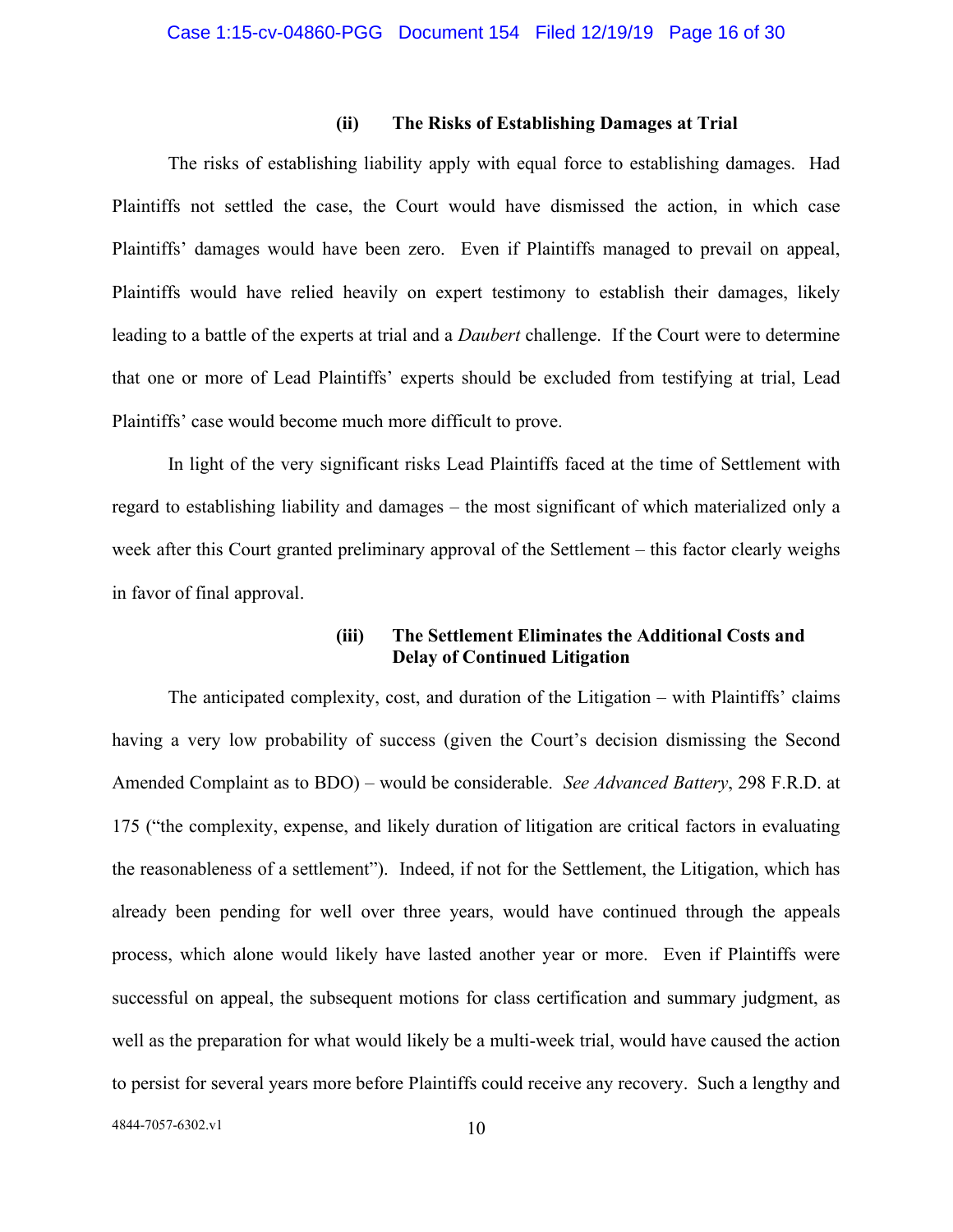#### Case 1:15-cv-04860-PGG Document 154 Filed 12/19/19 Page 17 of 30

highly uncertain appeals and trial process would not serve the best interests of the Class compared to the immediate, certain monetary benefits of the Settlement. *See Stougo v. Bassini*, 258 F. Supp. 2d 254, 261 (S.D.N.Y. 2003) ("even if a shareholder or class member was willing to assume all the risks of pursuing the action through further litigation . . . the passage of time would introduce yet more risks . . . and would, in light of the time value of money, make future recoveries less valuable than this current recovery"); *Hicks v. Morgan Stanley*, 2005 WL 2757792, at \*6 (S.D.N.Y. Oct. 24, 2005) ("Further litigation would necessarily involve further costs [and] justice may be best served with a fair settlement today as opposed to an uncertain future settlement or trial of the action."). The risks of delay are especially salient here, as Iconix's financial condition has been steadily worsening over the last few years (with its stock currently trading near \$1 per share), and its insurance policy has been significantly depleted as a result of this Litigation and the SEC investigation.

Accordingly, the Rule 23(e)(2)(C)(i) factor, as well as the first, fourth and fifth *Grinnell*  factors, weigh in favor of final approval.

#### **(d) The Proposed Method for Distributing Relief is Effective**

<span id="page-16-0"></span>With respect to Rule  $23(e)(2)(C)(ii)$ , Lead Plaintiffs and Lead Counsel have taken appropriate steps to ensure that the Class is notified about the Settlement. Pursuant to the Preliminary Approval Order (ECF No. 149), more than 68,000 copies of the Notice and Proof of Claim were mailed to potential Class Members and nominees, and the Summary Notice was published in *The Wall Street Journal* and transmitted over a national newswire service. Additionally, a settlement-specific website was created where key Settlement documents were posted, including the Stipulation, Notice, Proof of Claim, and Preliminary Approval Order. Class Members have until December 30, 2019 to object to the Settlement or request exclusion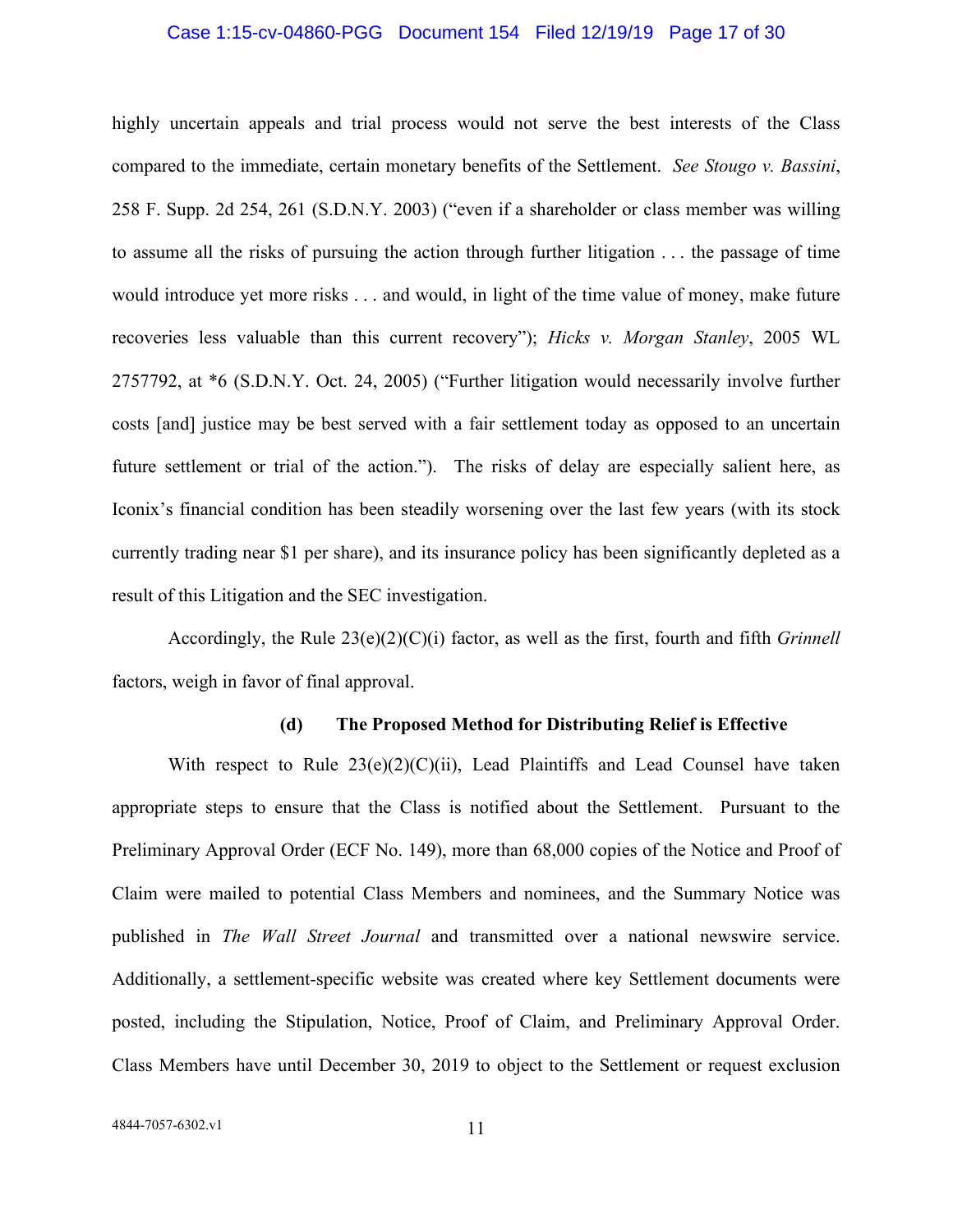#### Case 1:15-cv-04860-PGG Document 154 Filed 12/19/19 Page 18 of 30

from the Class. While that date has not yet passed, to date there have been no objections to the Settlement, and only one request for exclusion.<sup>[4](#page-17-1)</sup> Joint Decl. [4. This claims process is similar to that typically used in securities class action settlements. *See Christine Asia Co.*, 2019 WL 257534, at \*14 ("[t]his type of claims processing and method for distributing settlement proceeds is standard in securities and other class actions and is effective"). This factor therefore supports final approval.

# **(e) Lead Counsel's Request for Attorneys' Fees is Reasonable**

<span id="page-17-0"></span>Rule  $23(e)(2)(C)(iii)$  addresses "the terms of any proposed award of attorney's fees, including timing of payment." Consistent with the Notice, and as discussed in Lead Counsel's fee brief, Lead Counsel seeks an award of attorneys' fees in the amount of 25% of the Settlement Amount, and expenses in the amount of \$165,465.92, in addition to interest on both amounts.

As set forth in Lead Counsel's fee brief, this request is in line with, and in some cases below, recent fee awards in this District, including fee awards from this Court in similar common-fund cases. *See, e.g.*, *In re Virtus Investment Partners, Inc. Sec. Litig.*, 2018 WL 6333657, at \*4-\*5 (Dec. 4, 2018) (awarding attorneys' fees of 25% of \$5.5 million settlement); *In re BioScrup, Inc. Sec. Litig.*, 273 F. Supp. 3d 474, 496 (S.D.N.Y. 2017) (awarding attorneys' fees of 25% of \$10.9 million settlement and finding that percentage fell "within the range of percentages regularly awarded in analogous common fund cases"); *Christine Asia Co., Ltd.*, 2019 WL 5257534, at \*17 (awarding attorneys' fees of 25% of \$250 million settlement and stating that "[d]istrict courts in the Second Circuit routinely award fees upwards of 25%" in securities litigations); *Carpenters Pension Trust Fund of St. Louis v. Barclays PLC*, 2016 WL

<span id="page-17-1"></span><sup>4</sup> The single request for exclusion received to date is from an individual purchaser of 500 shares of Iconix common stock. *See* accompanying Declaration of Mishka Ferguson Regarding Notice Dissemination, Publication, and Requests for Exclusion Received to Date ("Ferguson Decl."), Ex. D.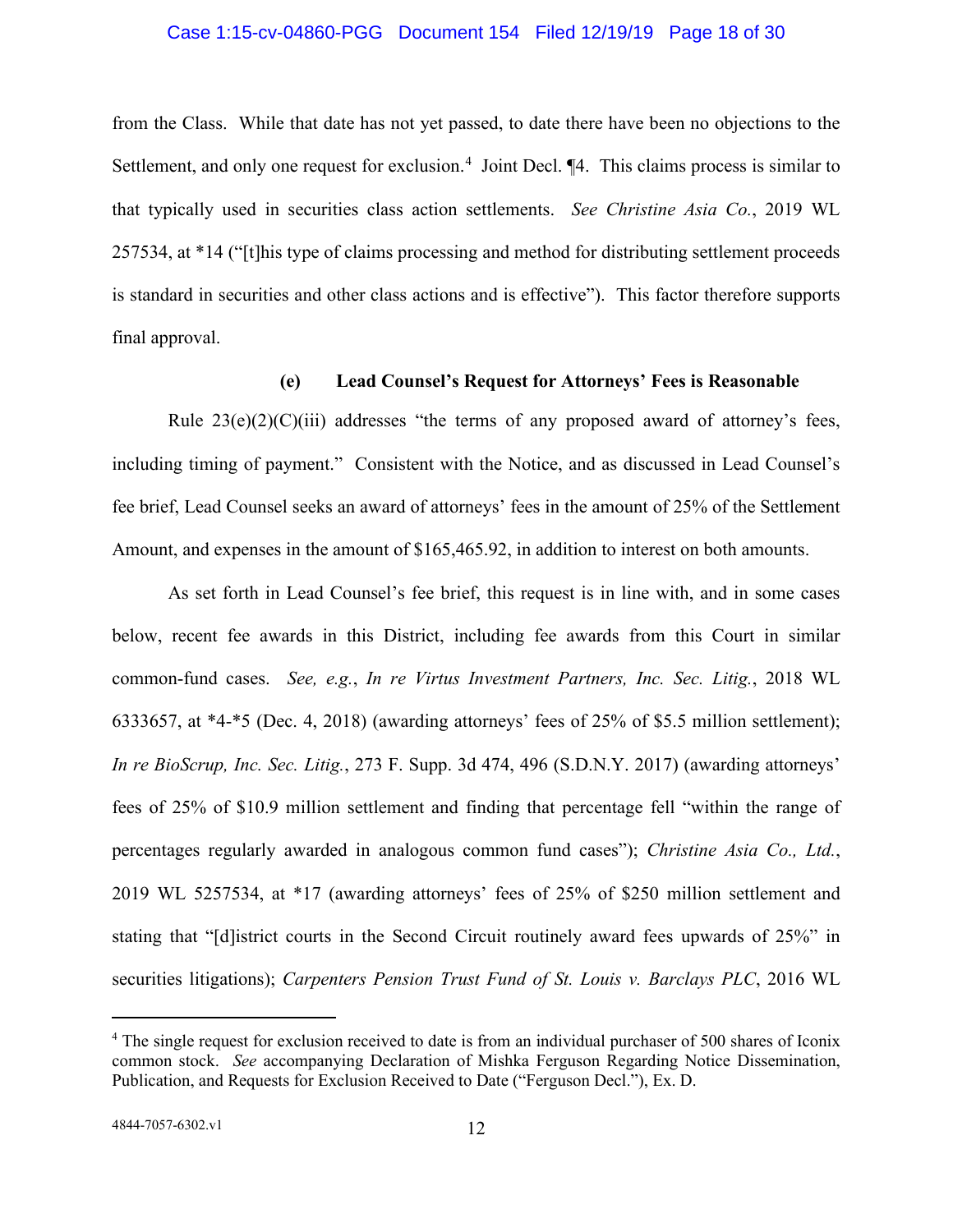#### Case 1:15-cv-04860-PGG Document 154 Filed 12/19/19 Page 19 of 30

10519025, at \*1 (S.D.N.Y. Mar. 14, 2016) (awarding attorneys' fees of 30% of \$4.2 million settlement); *McMahon*, 2010 WL 2399328, at \*7 (Gardephe, J.) (awarding attorneys' fees of 33% of \$400,000 settlement and finding that percentage "consistent with the norms of class litigation in this circuit"); *Martignago v. Merrill Lynch & Co., Inc.*, 2013 WL 12316358, at \*8- \*10 (S.D.N.Y. Oct. 3, 2013) (Gardephe, J.) (awarding attorneys' fees of 25% of \$12 million settlement and stating that percentage was "reasonable and, in fact, below the norm class litigation in this circuit"); *Yuzary*, 2013 WL 5492998, at \*10 (Gardephe, J.) (awarding attorneys' fees of 31.7% of \$15.6 million settlement and finding this percentage "consistent with the norms of class litigation in this circuit").<sup>[5](#page-18-1)</sup>

Because Lead Counsel's fee request is reasonable, and because Lead Plaintiffs have ensured that the Class is fully apprised of the terms of the proposed award of attorneys' fees, including the timing of such payments, this factor supports final approval of the Settlement.

#### **(f) The Parties Have No Other Agreements Besides Opt-Outs**

<span id="page-18-0"></span>Rule  $23(e)(2)(C)(iv)$  requires the consideration of any agreement required to be disclosed under Rule  $23(e)(3)$ . As disclosed in connection with Lead Plaintiffs' motion for preliminary approval of the settlement, ECF No. 146 at 7, the parties have entered into a standard supplemental agreement providing that, in the event Class Members with a certain aggregate amount of valid claims opt out of the Settlement, Defendants shall have the option to terminate the Settlement. Because this agreement has no bearing on the fairness of the Settlement, this factor weighs in favor of final approval. *See Christine Asia Co., Ltd.*, 2019 WL 5257534, at \*15

<span id="page-18-1"></span><sup>&</sup>lt;sup>5</sup> The Notice also explains that any attorneys' fees and expenses awarded by the Court shall be paid to Lead Counsel when the Court executes the Judgment and Order awarding such fees and expenses. *See*  Ex. A-1 (ECF No. 148-2) at 13; *see also Pelzer v. Vassalle*, 655 Fed Appx. 352, 365 (6th Cir. 2016) (finding the "quick-pay provision" did "not harm the class members in any discernible way, as the size of the settlement fund available to the class will be the same regardless of when the attorneys get paid").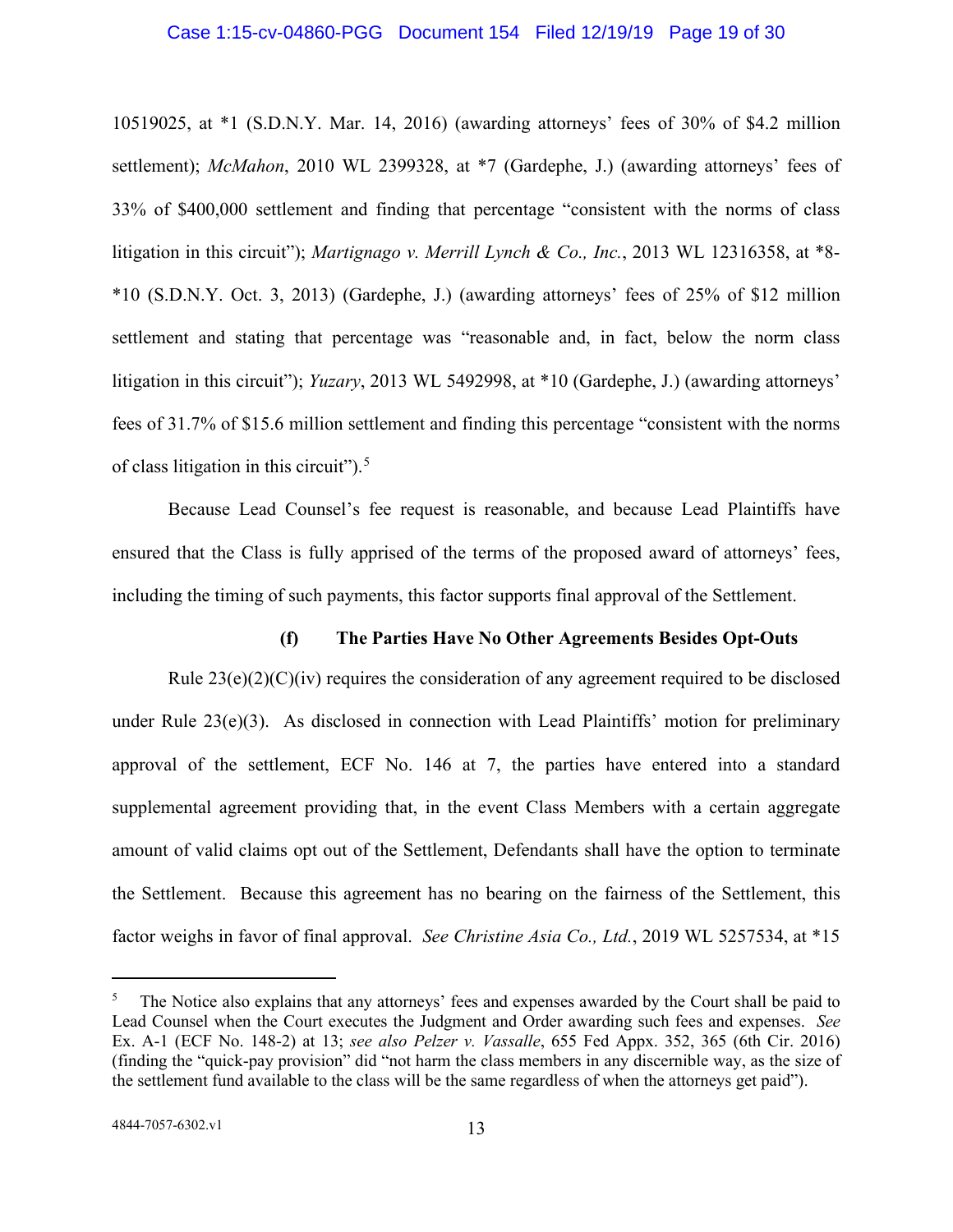#### Case 1:15-cv-04860-PGG Document 154 Filed 12/19/19 Page 20 of 30

(stating that opt-out agreements are "standard in securities class action settlements and ha[ve] no negative impact on the fairness of the Settlement").

### **(g) The Settlement Ensures Class Members are Treated Equitably**

<span id="page-19-0"></span>Rule 23(e)(2)(D), the final factor, considers whether Class Members are treated equitably. As discussed further below in Part IV, Lead Counsel developed the Plan of Allocation in consultation with their damages expert to treat Class Members equitably relative to each other by: (i) taking into account the timing of their purchases, acquisitions, and sales of Iconix securities; and (ii) providing that each Authorized Claimant shall receive his, her, or its *pro rata*  share of the Net Settlement Fund based on their recognized losses. Lead Plaintiffs will be subject to the same formula for distribution of the Net Settlement Fund as every other Class Member. This factor therefore merits granting final approval of the Settlement.

<span id="page-19-1"></span>Based on the foregoing, Lead Plaintiffs and Lead Counsel respectfully submit that each of the Rule 23(e)(2) factors support granting final approval of the Settlement.

### **2. The Settlement Satisfies the Remaining** *Grinnell* **Factors**

#### **(a) The Lack of Objections to Date Supports Final Approval**

<span id="page-19-2"></span>The reaction of the Class to the Settlement "is considered perhaps the most significant factor to be weighed in considering its adequacy," *In re Veeco Instruments Inc. Sec. Litig.*, 2007 WL 4115809, at  $*7$  (S.D.N.Y. Nov. 7, 2007), such that the "absence of objections may itself be taken as evidencing the fairness of a settlement." *City of Providence v. Aeropostale, Inc.*, 2014 WL 1883494, at \*5 (S.D.N.Y. May 9, 2014).

4844-7057-6302.v1 14 While the deadline to submit objections and exclusions has not yet passed, no objections have been received to date, and only one request for exclusion has been received. Joint Decl.  $\P 4$ ; Ferguson Decl., Ex. D. This positive reaction of the Class supports approval of the Settlement. *See Yuzary*, 2013 WL 5492998, at \*6 (Gardephe, J.) (the "favorable response" from the class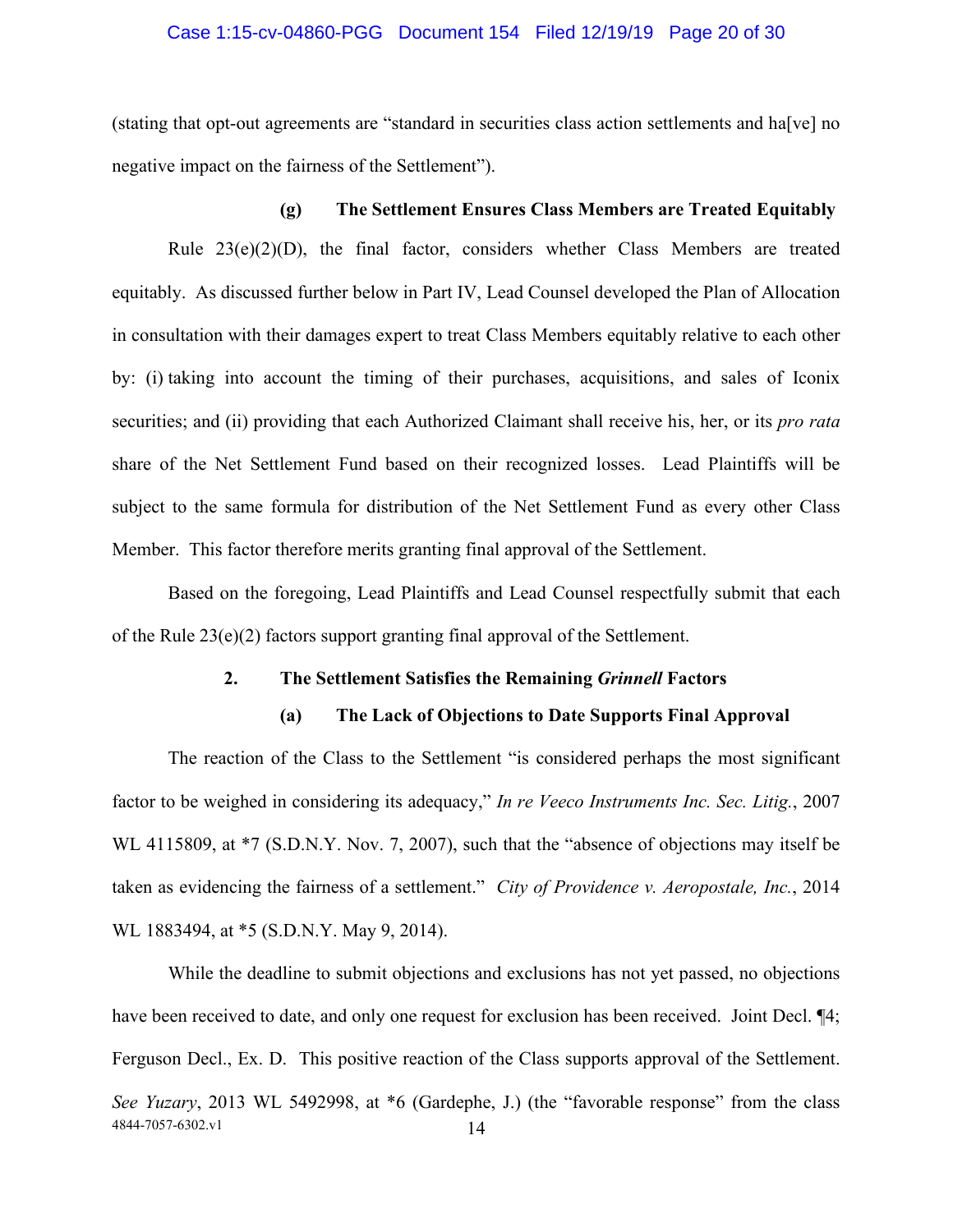#### Case 1:15-cv-04860-PGG Document 154 Filed 12/19/19 Page 21 of 30

"demonstrates that the class approves of the settlement and supports final approval"); *Facebook*, 343 F. Supp. 3d at 410 ("[t]he overwhelming positive reaction – or absence of a negative reaction – weighs strongly in favor" of final approval).

# **(b) Lead Plaintiffs Had Sufficient Information to Make an Informed Decision Regarding the Settlement**

<span id="page-20-0"></span>Under the third *Grinnell* factor, "the question is whether the parties had adequate information about their claims such that their counsel can intelligently evaluate the merits of plaintiff's claims, the strengths of the defenses asserted by defendants, and the value of plaintiffs' causes of action for purposes of settlement." *In re Bear Stearns Cos.*, 909 F. Supp. 2d 259, 267 (S.D.N.Y. 2012); *Martignago*, 2013 WL 12316358, at \*6 (Gardephe, J.) ("The pertinent question is whether counsel had an adequate appreciation of the merits of the case before negotiating."). "To satisfy this factor, parties need not have even engaged in formal or extensive discovery." *In re Hi-Crush Partners L.P. Sec. Litig.*, 2014 WL 7323417, at \*7 (S.D.N.Y. Dec. 19, 2014) (noting that in cases brought under the PSLRA, discovery cannot commence until the motion to dismiss is denied); *see also Global Crossing*, 225 F.R.D. at 458 ("Formal discovery is not a perquisite; the question is whether the parties had adequate information about their claims.").

Lead Plaintiffs and Lead Counsel had sufficient information to assess the adequacy of the Settlement. As detailed in the Joint Declaration, Lead Plaintiffs and Lead Counsel negotiated the Settlement only after conducting an extensive factual investigation, which included the review of Iconix's SEC filings, news reports, and other publicly available information. Joint Decl. ¶¶6-8, 25-36. Additionally, Lead Counsel conducted numerous witness interviews, and retained a consultant on the issue of damages. *Id.* Lead Counsel's thorough investigation continued with the drafting of two detailed amended complaints, and vigorously opposing two rounds of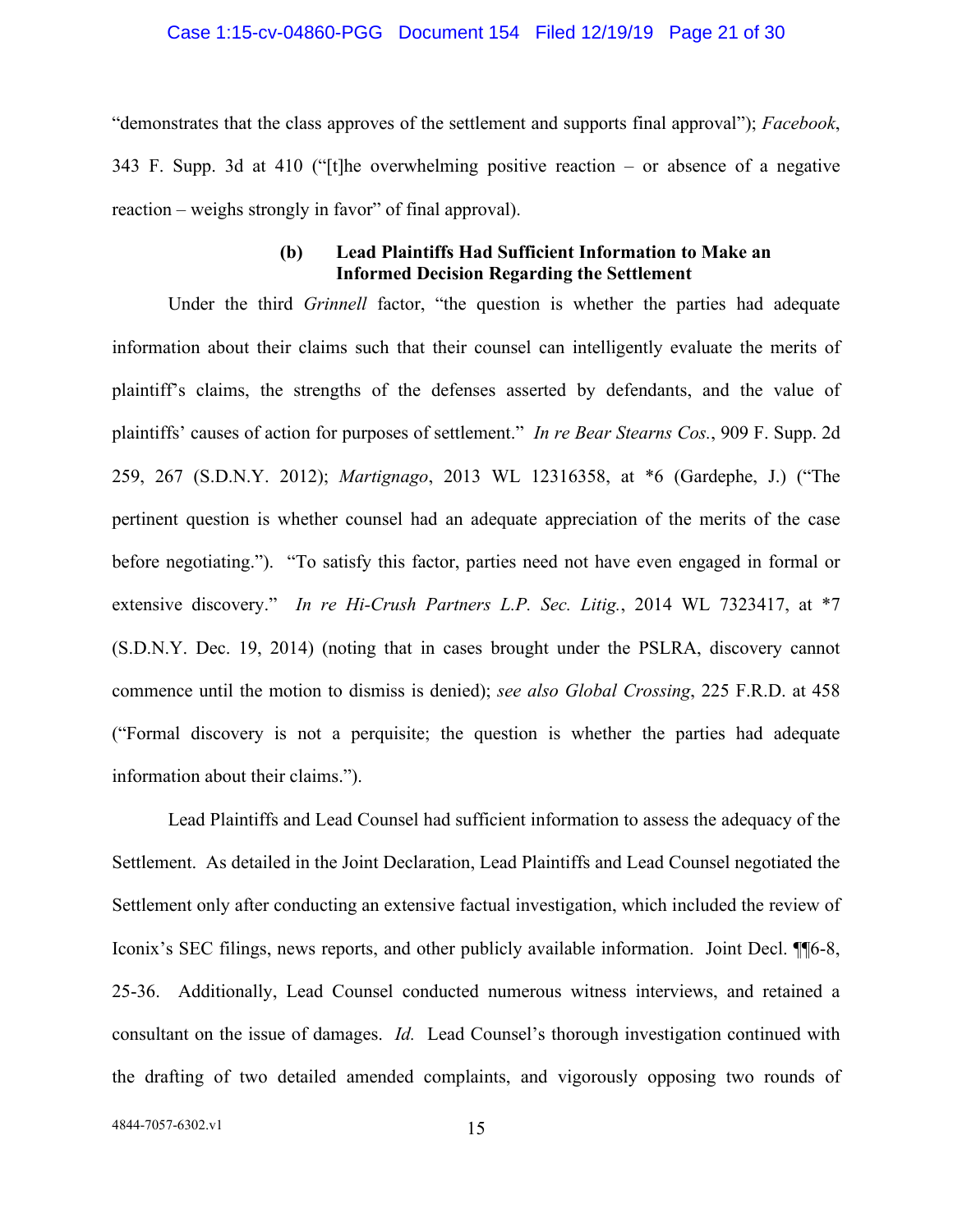# Case 1:15-cv-04860-PGG Document 154 Filed 12/19/19 Page 22 of 30

motions to dismiss. Lead Plaintiffs also participated in multiple hard-fought, in-person mediation sessions with Defendants, overseen by experienced and nationally renowned mediators, which ultimately resulted in the Settlement. *Id.* During those sessions, Defendants' counsel pressed the arguments raised in their motions to dismiss, including their argument that Plaintiffs failed to adequately allege scienter, in addition to further arguments they intended to make if the case were to progress. *Id.* 

Thus, by the time of the Settlement, Lead Plaintiffs were well-versed in the strengths and weaknesses of the case. This factor weighs in favor of final approval.

# **(c) Maintaining Class-Action Status Through Trial Presents a Substantial Risk**

<span id="page-21-0"></span>Lead Plaintiffs' ability to maintain class-action status through trial presented a substantial risk in this Litigation. Although Lead Plaintiffs believe they would have prevailed on a motion to certify the class, Defendants were poised to vigorously oppose the motion. Moreover, even if the motion had been granted, Defendants could still have moved to decertify the Class or trim the Class Period before trial or on appeal, as class certification may be reviewed at any stage of the litigation. *See Christine Asia Co., Ltd.*, 2019 WL 5257534, at \*13 (stating that this risk weighed in favor of final approval because "a class certification order may be altered or amended any time before a decision on the merits"); Fed. R. Civ. P. 23(c) (authorizing a court to decertify a class at any time). "The risk of maintaining class status throughout trial [] weighs in favor of final approval." *McMahon*, 2010 WL 2399328, at \*5 (Gardephe, J.).

#### **(d) Defendants' Ability to Withstand a Greater Judgment**

<span id="page-21-1"></span>It is not clear that Iconix could withstand a judgment greater than \$6 million. The Company is in poor financial condition, with its stock price trading around \$1 per share (as opposed to over \$190 per share at the outset of the Class Period), and its insurance policy has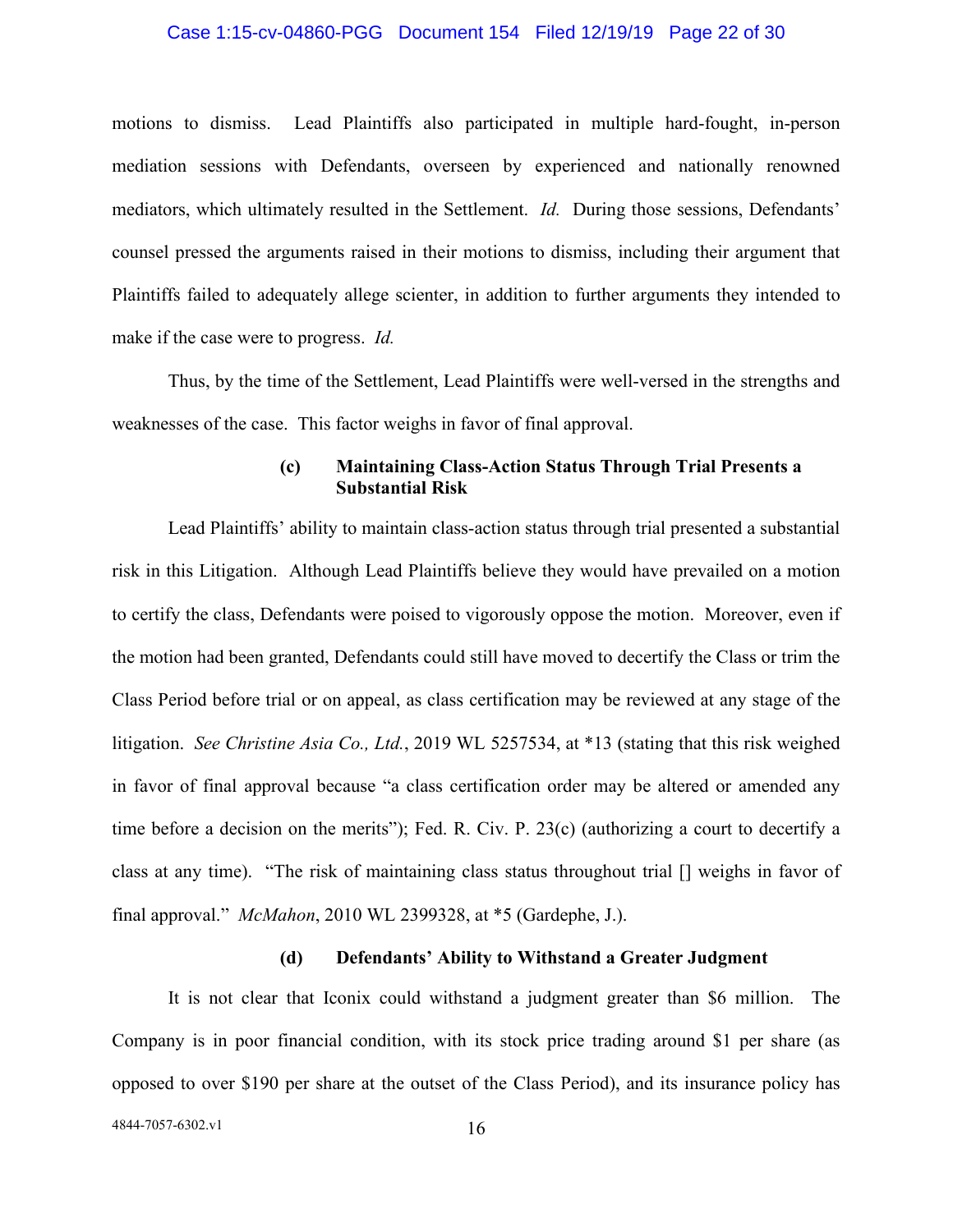#### Case 1:15-cv-04860-PGG Document 154 Filed 12/19/19 Page 23 of 30

been greatly depleted by an ongoing SEC investigation and defending the Litigation. *See McMahon*, 2010 WL 2399328, at \*5 (Gardephe, J.) ("The risk that Defendants would not be able to satisfy a judgment in excess of the settlement amount weighs heavily in favor of final approval."). Even if Defendants could have withstood a greater judgment, however, a "defendant's ability to withstand a greater judgment, standing alone, does not suggest that the settlement is unfair." *Castagna v. Madison Square Garden, L.P.*, 2011 WL 2208614, at \*7 (S.D.N.Y. June 7, 2011); *see also City of Providence v. Aseropastale*, 2014 WL 1883494, at \*9 (S.D.N.Y. May 9, 2014) (courts "generally do not find the ability of a defendant to withstand a greater judgment to be an impediment to settlement when the other factors favor the settlement"). This factor weighs in favor of final approval.

# **(e) The Settlement Amount is Reasonable in View of the Best Possible Recovery and the Risks of Litigation**

<span id="page-22-0"></span>The adequacy of the amount offered in a settlement must be judged "not in comparison with the possible recovery in the best of all possible worlds, but rather in light of strengths and weaknesses of plaintiff's case." *In re "Agent Orange" Prod. Liab. Litig.*, 597 F. Supp. 740, 762 (E.D.N.Y. 1984); *aff'd*, 818 F.2d 145 (2d Cir. 1987). A court need only determine whether the settlement falls within a "range of reasonableness" that "recognizes the uncertainties of law and fact" in the case and "the concomitant risks and costs necessarily inherent in taking any litigation to completion." *Newman v. Stein*, 464 F.2d 689, 693 (2d Cir. 1972); *see also Global Crossing*, 225 F.R.D. at 461 ("the certainty of [a] settlement amount has to be judged in [the] context of the legal and practical obstacles to obtaining a large recovery").

4844-7057-6302.v1 17 Here, "[b]ecause Plaintiffs face serious challenges to establishing liability, consideration of Plaintiffs' best possible recovery must be accompanied by the risk of non-recovery." *Facebook*, 343 F. Supp. 3d at 414; *see also In re Bear Stearns*, 909 F. Supp. 2d 259, 270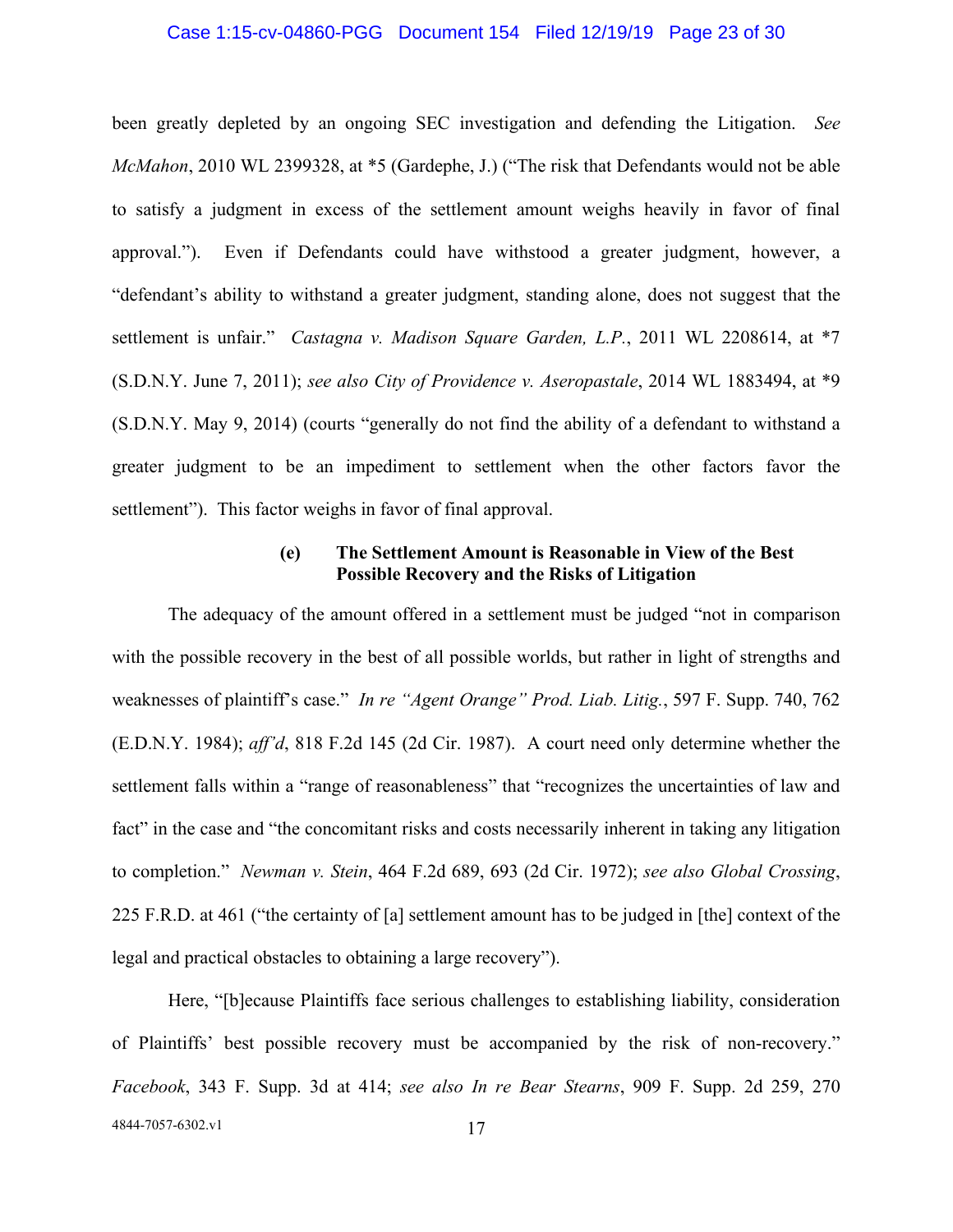#### Case 1:15-cv-04860-PGG Document 154 Filed 12/19/19 Page 24 of 30

(S.D.N.Y. 2012) (stating this *Grinnell* factor is "a function of both (1) the size of the amount relative to the best possible recovery; and (2) the likelihood of non-recovery"). Indeed, at the time of the parties' Settlement negotiations, the Court had already dismissed the Consolidated Complaint for failure to adequately plead scienter, a key element of Plaintiffs' claims, and Defendants' and BDO's formidable motions to dismiss the Second Amended Complaint on the same basis were pending before the Court. The risk of non-recovery was therefore highly significant, as subsequent events have demonstrated: only a week after this Court granted preliminary approval of the Settlement, it issued a decision granting BDO's motion to dismiss the Second Amended Complaint, expressly finding that the Second Amended Complaint had failed to allege scienter with respect to *all* Defendants – including the settling Defendants. ECF No. 151 at 30.

Moreover, the \$6 million Settlement Amount "was agreed upon only after careful consideration, both by competent lead counsel and by [a neutral mediator]" – all of whom concluded the settlement represented a very good recovery for the Class in light of the substantial litigation risks Plaintiffs faced. *See Facebook*, 343 F. Supp. 3d at 414; *see also id.* (finding that even if the settlement "amounts to one tenth – or less – of Plaintiffs' potential recovery," such a recovery is within "the range of reasonableness" where "the risks of a zero – or minimal – recovery scenario are real."). This factor weighs in favor of final approval.

### <span id="page-23-0"></span>**IV. THE PLAN OF ALLOCATION IS FAIR AND ADEQUATE**

The standard for approval of the Plan is the same as the standard for approving the Settlement as a whole: namely, "it must be fair and adequate." *In re WorldCom, Inc. Sec. Litig.*, 388 F. Supp. 2d 319, 344 (S.D.N.Y. 2005). "When formulated by competent and experienced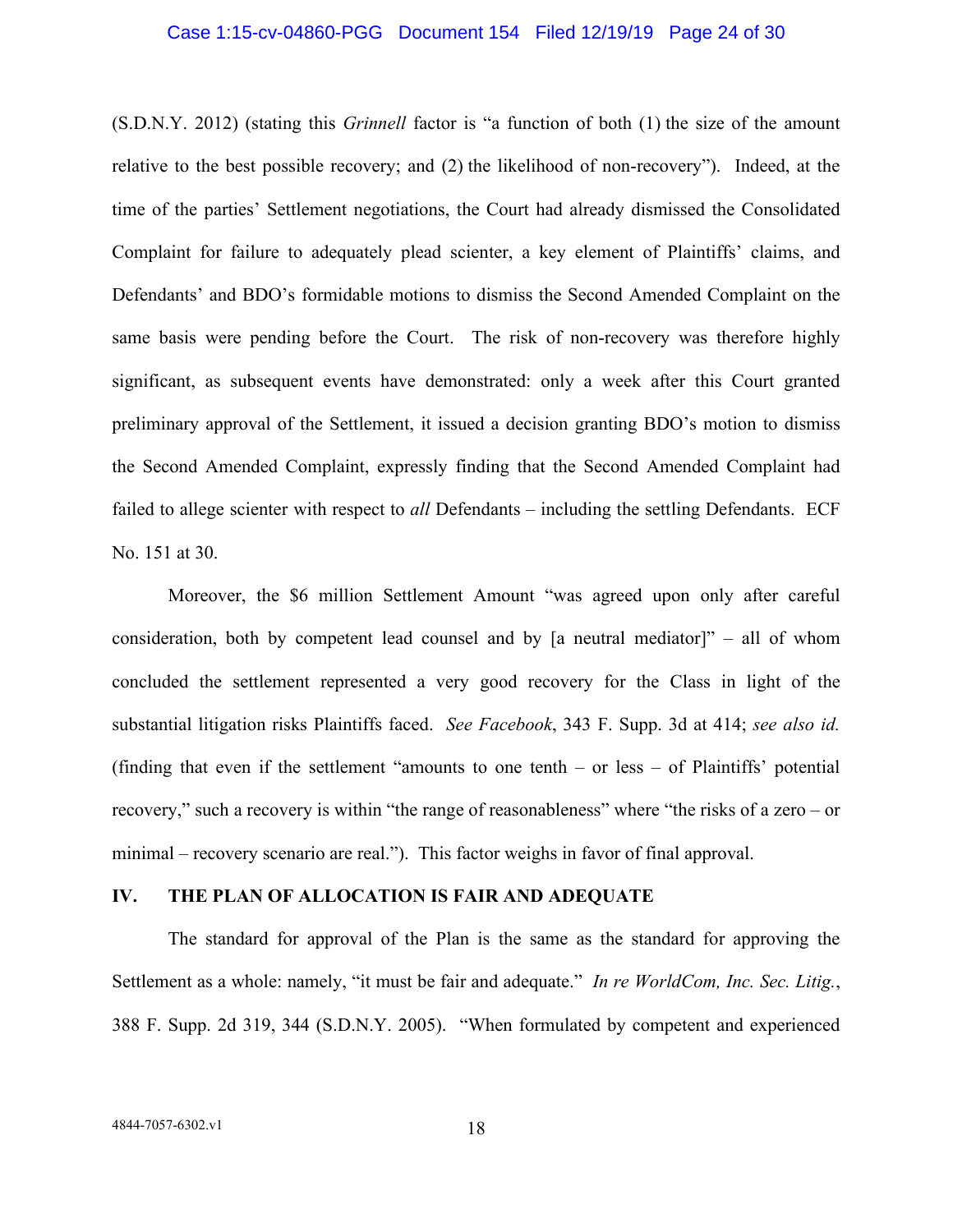#### Case 1:15-cv-04860-PGG Document 154 Filed 12/19/19 Page 25 of 30

class counsel, a plan for allocation of net settlement proceeds need only have a reasonable, rational basis." *Advanced Battery*, 298 F.R.D. at 180.

Here, as set forth in the Notice, the Plan was prepared with the assistance of Lead Plaintiffs' damages consultant and has a rational basis, as it is based on the same methodology underlying Lead Plaintiffs' measure of damages: the amount of artificial inflation in the price of Iconix securities during the Class Period. Joint Decl. ¶¶40-42; *see Facebook*, 343 F. Supp. 3d at 414 (plan of allocation was fair where it was "prepared by experienced counsel along with a damages expert – both indicia of reasonableness"). This is a fair method to apportion the Net Settlement Fund among Authorized Claimants, as it is based on, and consistent with, the claims alleged.

The Net Settlement Fund will be distributed to Authorized Claimants who timely submit valid Proofs of Claim and Release that are approved for payment from the Net Settlement Fund under the Plan. Joint Decl. ¶¶40-42. The Plan treats all Class Members equally, as everyone who submits a valid and timely Proof of Claim and Release Form, and does not otherwise exclude himself, herself, or itself from the Class, will receive a *pro rata* share of the Net Settlement Fund in the proportion that the Authorized Claimant's claim bears to the total of the claims of all Authorized Claimants, so long as such Authorized Claimant's payment amount is \$10.00 or more. *See id.*; *see also* Exhibit A-1, ECF No. 148-2, at 10-11.

Lead Plaintiffs and Lead Counsel believe that the Plan is fair and reasonable, and respectfully submit that it should be approved by the Court. Indeed, notably, there have been no objections to the Plan to date, which supports the Court's approval. Joint Decl. ¶42; *Veeco*, 2007 WL 4115809, at \*7.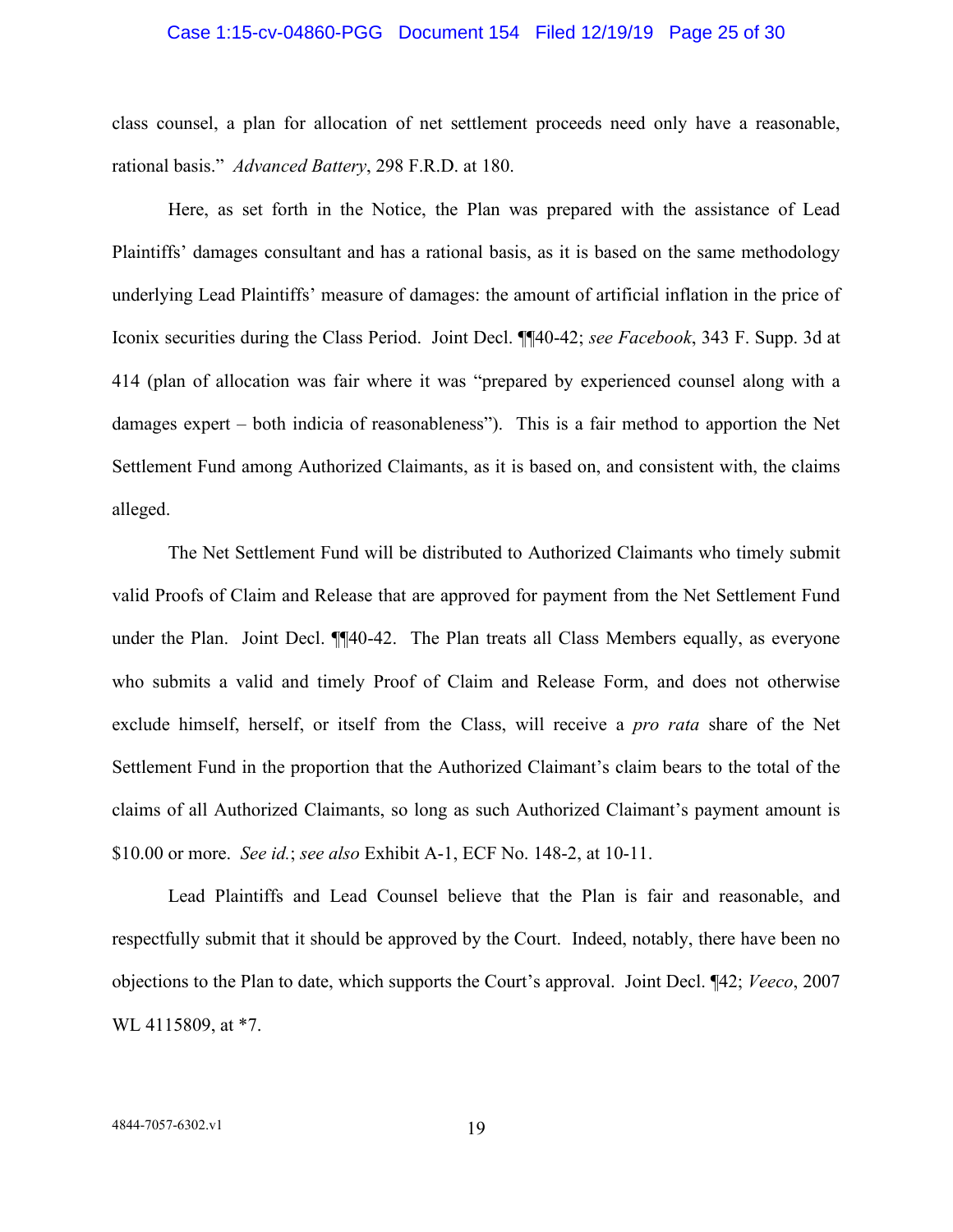# <span id="page-25-0"></span>**V. THE COURT SHOULD FINALLY CERTIFY THE CLASS FOR PURPOSES OF EFFECTUATING THE SETTLEMENT**

In their motion for preliminary approval of the Settlement, Lead Plaintiffs requested that the Court certify the Class for settlement purposes only so that notice of the Settlement, the Settlement Hearing, and the rights of Class Members to object to the Settlement, request exclusion from the Class, or submit Proof of Claim and Release Forms, could be issued. *See*  ECF No. 146 at 17-23. In the Preliminary Approval Order, the Court addressed the requirements for class certification as set forth in Rules 23(a) and 23(b)(3) of the Federal Rules of Civil Procedure. The Court found that Lead Plaintiffs had met the requirements for certification of the Class for purposes of settlement. ECF No. 149 at 3. Specifically, in the Preliminary Approval Order, the Court preliminarily certified a class of "all Persons who, during the Class Period, purchased or otherwise acquired Iconix securities." *Id.* at 1. In addition, the Court preliminarily certified Lead Plaintiff as class representative and Lead Counsel as class counsel. *Id.* at 2.

Since the Court's entry of the Preliminary Approval Order, nothing has changed to alter the propriety of the Court's preliminary certification of the Class for settlement purposes. Thus, for all of the reasons stated in Lead Plaintiffs' motion for preliminary approval (incorporated herein by reference), Lead Plaintiffs respectfully request that the Court affirm its preliminary certification and finally certify the Class for purposes of carrying out the Settlement pursuant to Fed. R. Civ. P. 23(a) and 23(b)(3), and appoint Lead Plaintiffs as class representatives and Lead Counsel as class counsel.

# <span id="page-25-1"></span>**VI. NOTICE TO THE CLASS SATISFIES THE REQUIREMENTS OF RULE 23 AND DUE PROCESS**

4844-7057-6302.v1 20 Rule 23 requires that notice of a settlement be "the best notice that is practicable under the circumstances, including individual notice to all members who can be identified through reasonable effort," Fed. R. Civ. P.  $23(c)(2)(B)$ , and that it be directed to class members in a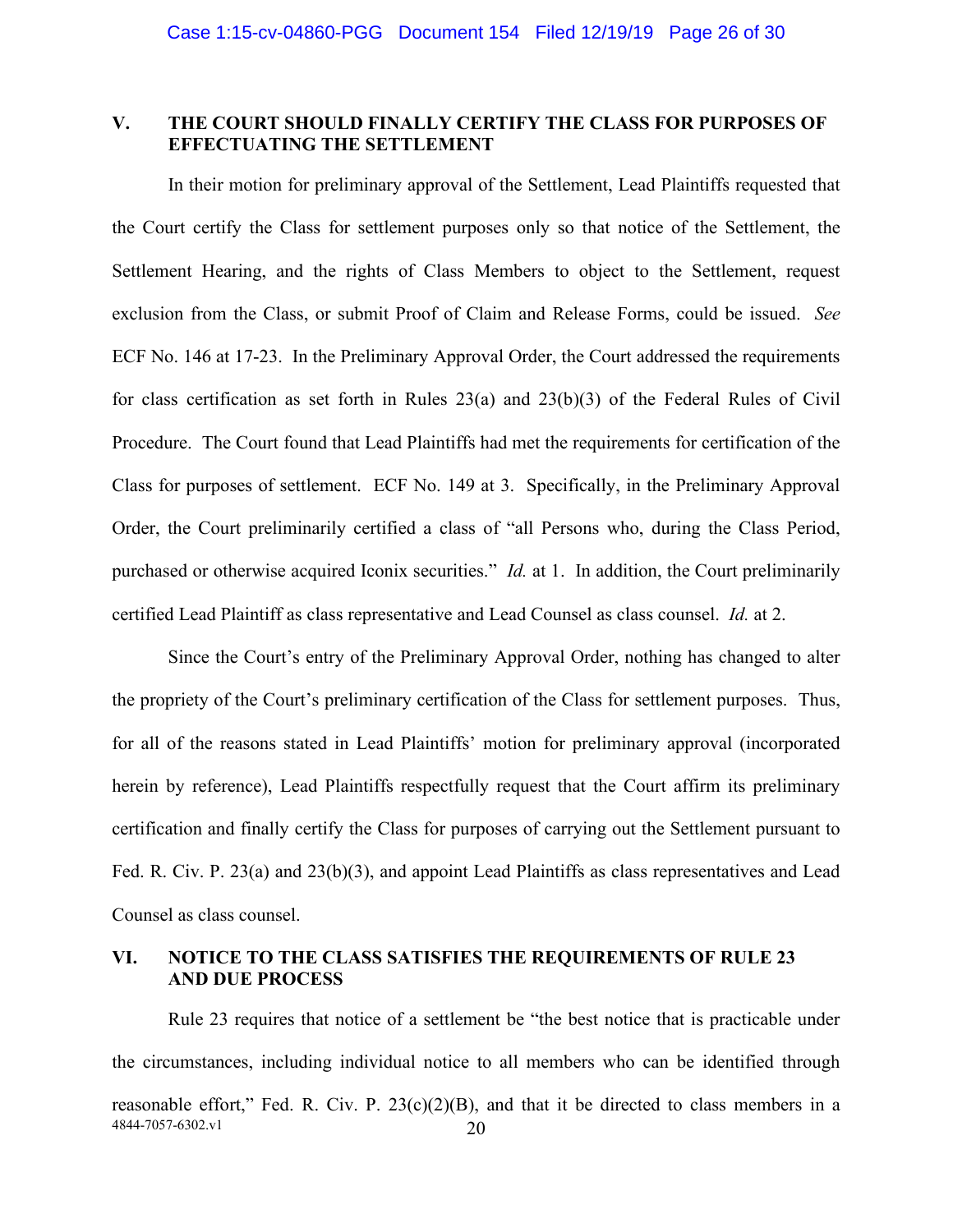#### Case 1:15-cv-04860-PGG Document 154 Filed 12/19/19 Page 27 of 30

"reasonable manner." Fed. R. Civ. P.  $23(e)(1)$ . Notice of a settlement satisfies Rule  $23(e)$  and due process where it fairly apprises "members of the class of the terms of the proposed settlement and of the options that are open to them in connection with the proceedings." *Wal-Mart Stores*, 396 F.3d at 114; *Vargas v. Capital One Fin. Advisors*, 559 F. App'x 22, 26-27 (2d Cir. 2014). Notice is adequate "if the average person understands the terms of the proposed settlement and the options provided to class members thereunder." *In re Merrill Lynch Tyco Research Sec. Litig.*, 249 F.R.D. 124, 133 (S.D.N.Y. 2008) (citing *Wal-Mart Stores*, 396 F.3d at 114).

The Notice and the method used to disseminate the Notice to potential Class Members satisfy these standards. The Court-approved Notice and Proof of Claim and Release (the "Notice Packet") amply inform Class Members of, among other things: (i) the pendency of the Litigation; (ii) the nature of the Litigation and the Class' claims; (iii) the essential terms of the Settlement; (iv) the proposed Plan; (v) Class Members' rights to request exclusion from the Class or object to the Settlement, the Plan, or the requested attorneys' fees or expenses; (vi) the binding effect of a judgment on Class Members; and (vii) information regarding Lead Counsel's motion for an award of attorneys' fees and expenses. The Notice also provides specific information regarding the date, time, and place of the Settlement Hearing, and sets forth the procedures and deadlines for: (i) submitting a Proof of Claim and Release; (ii) requesting exclusion from the Class; and (iii) objecting to any aspect of the Settlement, including the proposed Plan and the request for attorneys' fees and expenses.

The Notice also contains all the information required by the PSLRA, including: (i) a statement of the amount to be distributed, determined in the aggregate and on an average per share basis; (ii) a statement of the potential outcome of the case; (iii) a statement indicating the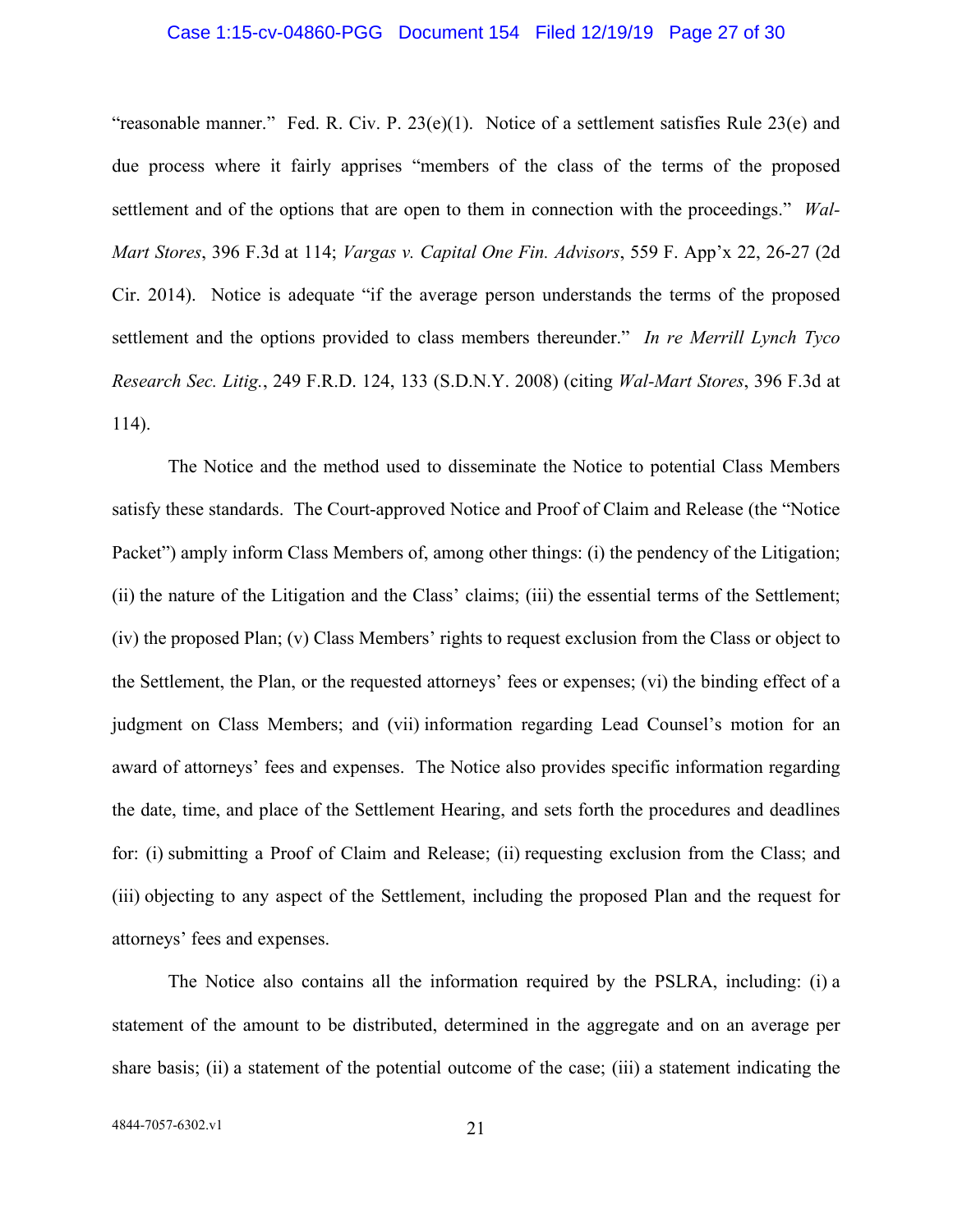#### Case 1:15-cv-04860-PGG Document 154 Filed 12/19/19 Page 28 of 30

attorneys' fees and expenses sought; (iv) identification and contact information of counsel; and (v) a brief statement explaining the reasons why the parties are proposing the Settlement.

In accordance with the Preliminary Approval Order, Gilardi & Co. LLC ("Gilardi"), the Court-approved Claims Administrator, commenced the mailing of the Notice Packet by First-Class Mail to potential Class Members, brokers, and nominees on October 8, 2019. As of December 17, 2019, more than 68,000 copies of the Notice Packet have been mailed. Ferguson Decl. ¶10. Gilardi also published the Summary Notice in *The Wall Street Journal* and transmitted it over a national newswire service. *Id.* ¶11, Ex. C. Additionally, Gilardi posted the Notice Packet, as well as other important documents, on the website maintained for the Settlement. *Id.* ¶13.

The combination of individual First-Class Mail to all potential Class Members who could be identified with reasonable effort, supplemented by mailed notice to brokers and nominees and publication of the Summary Notice in a relevant, widely-circulated publication and internet newswire, was "the best notice . . . practicable under the circumstances." Fed. R. Civ. P. 23(c)(2)(B); *see also Padro v. Astrue*, 2013 WL 5719076, at \*3 (E.D.N.Y. Oct. 18, 2013) ("Notice need not be perfect, but need be only the best notice practicable under the circumstances, and each and every class member need not receive actual notices, so long as class counsel acted reasonably in choosing the means likely to inform potential class members."). Indeed, this method of providing notice has been routinely approved for use in securities class actions and other similar class actions. *E.g.*, *Christine Asia Co., Ltd.*, 2019 WL 5257534, at \*16 (finding that direct First Class Mail combined with print and Internet-based publication of Settlement documents was "the best notice practicable under the circumstances"); *Dornberger v. Metro Life Ins. Co.*, 203 F.R.D. 118, 123-24 (S.D.N.Y. 2001) (same).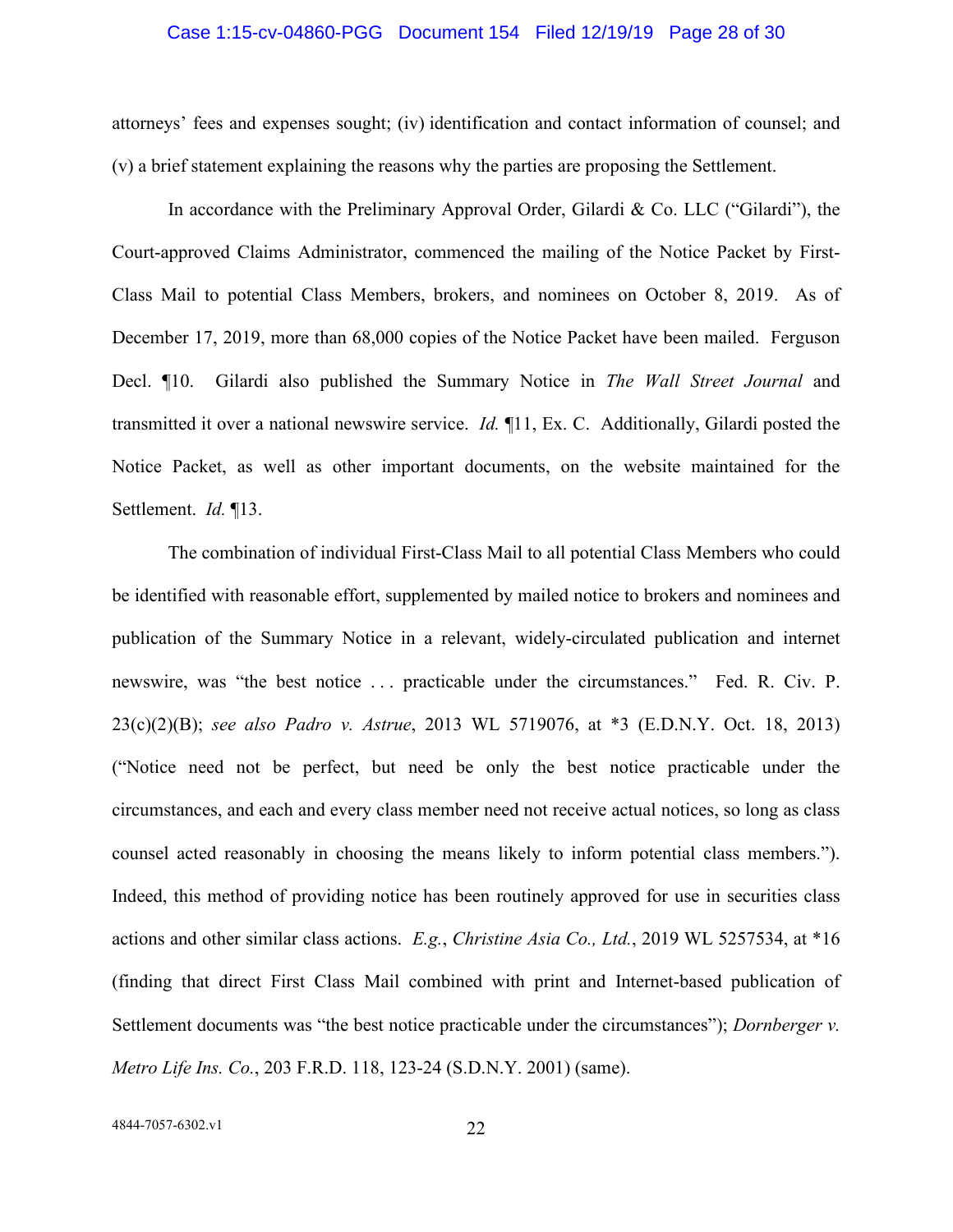#### VII. **CONCLUSION**

The \$6 million Settlement obtained by Lead Plaintiffs and Lead Counsel represents a substantial recovery for the Class, particularly in light of the significant litigation risks Plaintiffs faced, including the very real risk of the Class receiving no recovery at all. For the foregoing reasons, Lead Plaintiffs respectfully request that the Court approve the proposed Settlement and Plan of Allocation as fair, reasonable, and adequate.

DATED: December 19, 2019

Respectfully submitted,

ROBBINS GELLER RUDMAN & DOWD LLP **SAMUEL H. RUDMAN** ROBERT M. ROTHMAN **MARK T. MILLKEY** 

58 South Service Road, Suite 200 Melville, NY 11747 Telephone: 631/367-7100  $631/367 - 1173$  (fax)  $srudman@rgrdlaw.com$ rrothman@rgrdlaw.com

ROBBINS GELLER RUDMAN & DOWD LLP JACK REISE (Pro Hac Vice) 120 East Palmetto Park Road, Suite 500 Boca Raton, FL 33432 Telephone: 561/750-3000  $561/750-3364$  (fax) jreise@rgrdlaw.com

SAXENA WHITE P.A. **STEVEN B. SINGER** KYLA GRANT2019

ŠTEVEN B. SINGER

DATED: December 19, 2019

4844-7057-6302.v1

ROBERT M. ROTHMAN